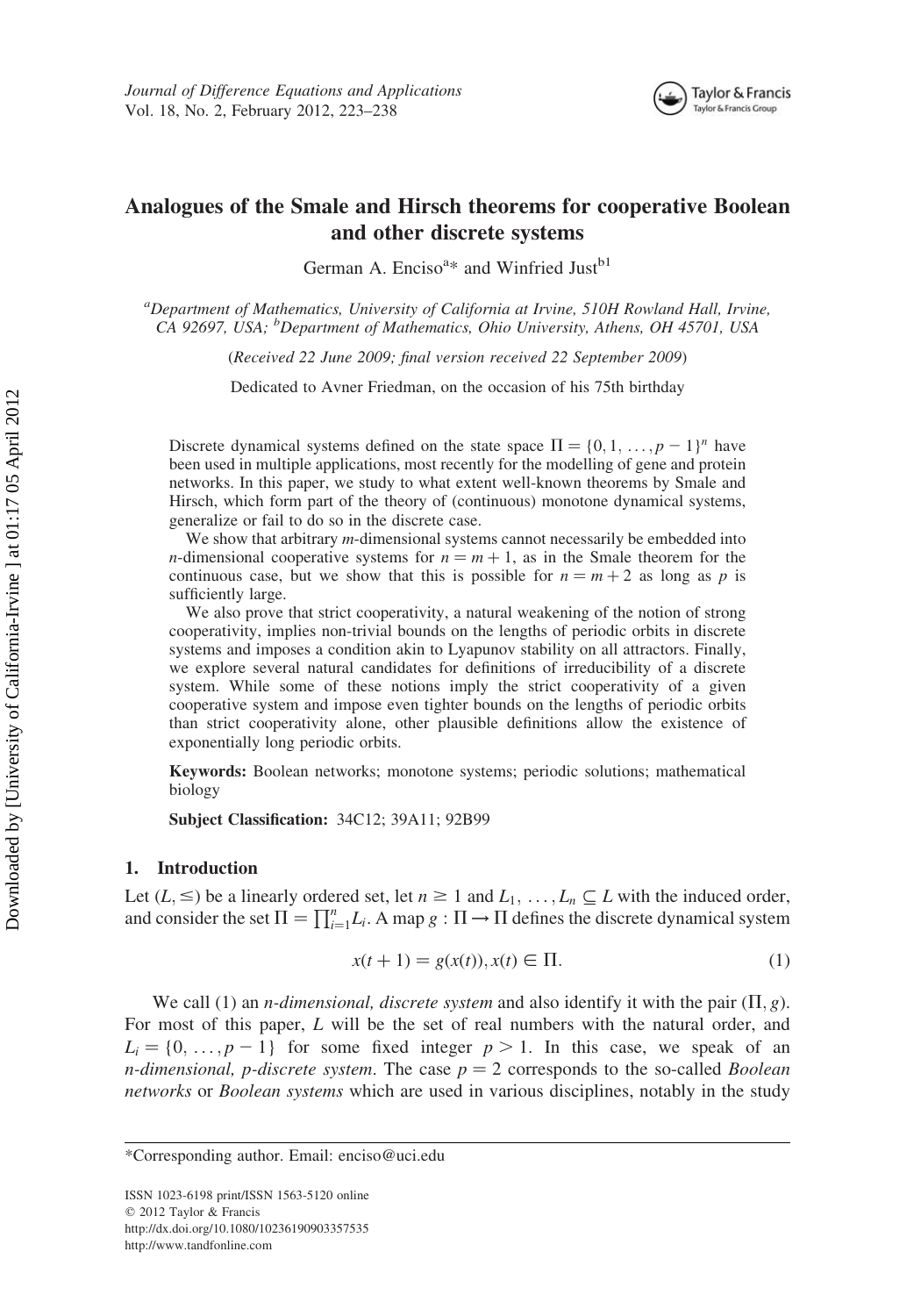of gene regulatory systems  $[1,11,12,17,21,22,27,29]$ . If all  $L_i$  s are finite, then we may, without loss of generality, assume that  $L_i = \{0, \ldots, p_i - 1\}$  for some  $p_i > 1$ , but the  $p_i$ 's are not necessarily all equal. In this case, we speak of a finite discrete system.

Define a partial order on  $\Pi$  by  $x \leq y$ , if  $x_i \leq y_i$  for  $i = 1, \ldots, n$ . We call this relation the cooperative order, and we will not make a notational distinction between it and the order relation on L. A discrete system (1) is said to be *cooperative* if  $x(0) \le y(0)$  implies  $x(t) \leq y(t)$  for every  $t \geq 0$ , where  $x(t)$  and  $y(t)$  are the solutions of the system with initial conditions  $x(0)$  and  $y(0)$ , respectively. Clearly, this is equivalent to the property that  $x \le y$ implies  $g(x) \le g(y)$ . Discrete cooperative systems have been proposed as a tool to study genetic networks by Sontag and others [27,28].

The cooperativity property has a well-studied counterpart in continuous dynamical systems

$$
\frac{dx_i}{dt} = f_i(x), \quad i = 1, \dots, n,
$$
\n(2)

for C<sup>1</sup> vector fields  $f : \mathbb{R}^n \to \mathbb{R}^n$ . Namely, the system (2) is *cooperative* if  $x(t)$  and  $y(t)$  are two solutions such that  $x_i(0) \leq y_i(0), i = 1, \ldots, n$ , then  $x_i(t) \leq y_i(t)$  for every  $t > 0$ ,  $i = 1, \ldots, n$ . Cooperative systems are canonical examples of the so-called monotone systems, which have been studied extensively by Hirsch, Smith, Matano, Poláčik and others, and more recently by Sontag et al. in the context of gene regulatory networks under exclusively positive feedback [3,7,9,19,24].

# 1.1 The Smale and Hirsch theorems

In the present paper, we consider two important results from the theory of (continuous) monotone dynamical systems, and we show to what extent these results either generalize or fail to do so in the context of cooperative discrete systems (1).

The first result was originally published by Smale [23] in the 1970s. It states in this context that any compactly supported,  $(n - 1)$ -dimensional,  $C<sup>1</sup>$  dynamical system defined on  $H = \{x \in \mathbb{R}^n | x_1 + \cdots + x_n = 0\}$  can be embedded into some cooperative  $C^1$  system (2). Equivalently, the dynamics of cooperative systems can be completely arbitrary on unordered hyperplanes such as  $H$ . See also [5], where the cooperative system (2) is shown to have bounded solutions and has only two equilibria outside of H.

One way to regard the Smale theorem in the discrete case would be to ask whether discrete cooperative systems can have arbitrary dynamics on unordered sets  $H = \{x \in \Pi | x_1 + \cdots + x_n = \text{const.}\}\.$  This is trivially true (see Lemma 1).

An alternative approach is to study whether one can embed an arbitrary m-dimensional p-discrete system (1) into a cooperative  $(m + 1)$ -dimensional p-discrete system. We show that the answer to this question is no (Theorem 8, item 3), but that the statement is true (for sufficiently large p) if 'm + 1' is weakened to 'm + 2' (Theorem 8, item 2).

The second result for continuous cooperative systems was proved by Hirsch [7]. A continuous cooperative system is strongly cooperative if for every two different initial conditions  $x(0) \leq y(0)$ , we have  $x_i(t) \leq y_i(t)$  for all  $i = 1, ..., n$  and  $t > 0$ . A closely related definition involves the digraph G associated with the system: in the cooperative case, G is defined as having nodes  $1, \ldots, n$ , and an arc from i to j is present if and only if  $\partial f_j/\partial x_i(x) > 0$  on  $\mathbb{R}^n$ . A continuous cooperative system (2) is strongly cooperative if the digraph G is strongly connected [24]; we refer to the latter property as the irreducibility of the system (2). Hirsch's theorem states that almost every bounded solution of a strongly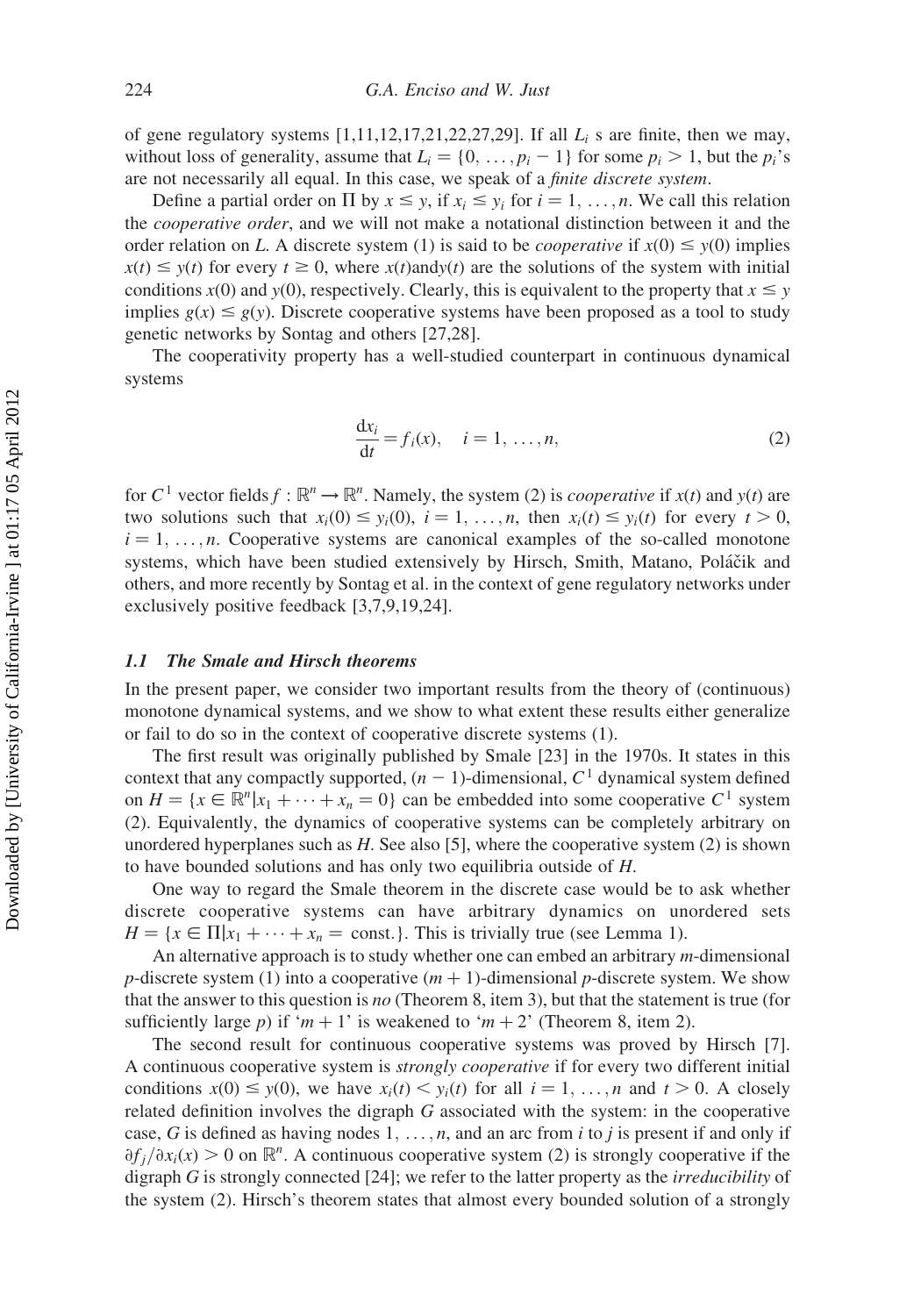cooperative system (2) converges towards the set of equilibria. This result rules out stable periodic orbits and chaotic behaviour. It was also generalized for abstract-order relations in Banach spaces by Hirsch and extended to continuous-space, discrete-time maps by Tereščák, Poláčik and collaborators [6,8,19,20].

For finite discrete systems, we will consider analogue definitions related to strong cooperativity and of irreducibility of a cooperative system (1). We are particularly interested in whether these definitions rule out the existence of exponentially long periodic orbits, which in finite discrete systems can be considered analogues of chaotic attractors. In particular, we study the notion of strict cooperativity, a slight weakening of strong cooperativity that still remains meaningful in the context of discrete systems. We show that strict cooperativity does not rule out periodic orbits altogether, but that it puts a non-trivial, subexponential bound on their lengths and imposes a condition akin to Lyapunov stability on all attractors. Finally, we explore several natural candidates for definitions of irreducibility of a finite discrete system. We show that predicted properties of the system can dramatically change when subtle changes to our definitions are made. While one plausible definition of irreducibility still allows for exponentially long periodic orbits in cooperative systems (and hence does not imply strict cooperativity), a slightly different notion of irreducible cooperative systems implies strict cooperativity and imposes a bound of  $n$  (the dimension of the system) on the lengths of periodic orbits. This is a much tighter bound than the one implied by strict cooperativity alone.

# 1.2 Outline of the sections

In Section 2, we give a general condition under which an arbitrary  $m$ -dimensional,  $p$ -discrete system can be embedded into a cooperative *n*-dimensional,  $q$ -discrete system (Proposition 4). We rely on several standard results from the literature, especially a generalization of the classical Sperner theorem. In Section 3, we provide bounds on the maximum size  $d_{n,p}$  of an unordered subset of  $\Pi$ , and we use these bounds to study the special cases  $n = m + 1$  and  $n = m + 2$  in the p-discrete case (Theorem 8). In Section 4, we prove a general result on extensions of cooperative partial functions on  $\Pi$  to cooperative systems on  $\Pi$  and discuss how our results are related to a certain generalization of Smale's theorem. We give a short discussion in Section 5 about applying Theorem 8 to the case of *almost cooperative* discrete systems [27], by showing a simple example of an almost cooperative Boolean system of dimension  $m$  that cannot be embedded into a cooperative Boolean system of dimension  $m + 1$ . In Section 6, we study strict cooperativity, a slight weakening of strong cooperativity (1) and show that for finite discrete systems it imposes substantial restrictions on the possible dynamics. In particular, we show that strictly cooperative p-discrete systems cannot have exponentially long periodic orbits. In Section 7, we explore several natural definitions of irreducibility for finite discrete systems and prove bounds on the lengths of periodic orbits in cooperative systems that are irreducible in the sense of these definitions.

# 2. Unordered sets and cooperative embeddings of p-discrete systems

Let  $\Sigma := \prod_{i=1}^m L_i$  and  $\Pi = \prod_{i=1}^n L_i^*$  and consider an arbitrary map  $f : \Sigma \to \Sigma$ . A cooperative embedding of  $(\Sigma, f)$  into a cooperative system  $(\Pi, g)$  as in (1) is an injective function  $\phi : \Sigma \to \Pi$  such that  $g(\phi(x)) = \phi(f(x))$  for every  $x \in \Sigma$ . A subset  $A \subseteq \Pi$  is said to be unordered if no two different elements  $a, b \in A$  satisfy  $a \le b$ . If  $\Pi = \prod_{i=1}^{n} \{0, \ldots,$  $p_i - 1$ , then we define  $S(x) = x_1 + \cdots + x_n$  for  $x = (x_1, \ldots, x_n) \in \Pi$ . These definitions will be used throughout this paper.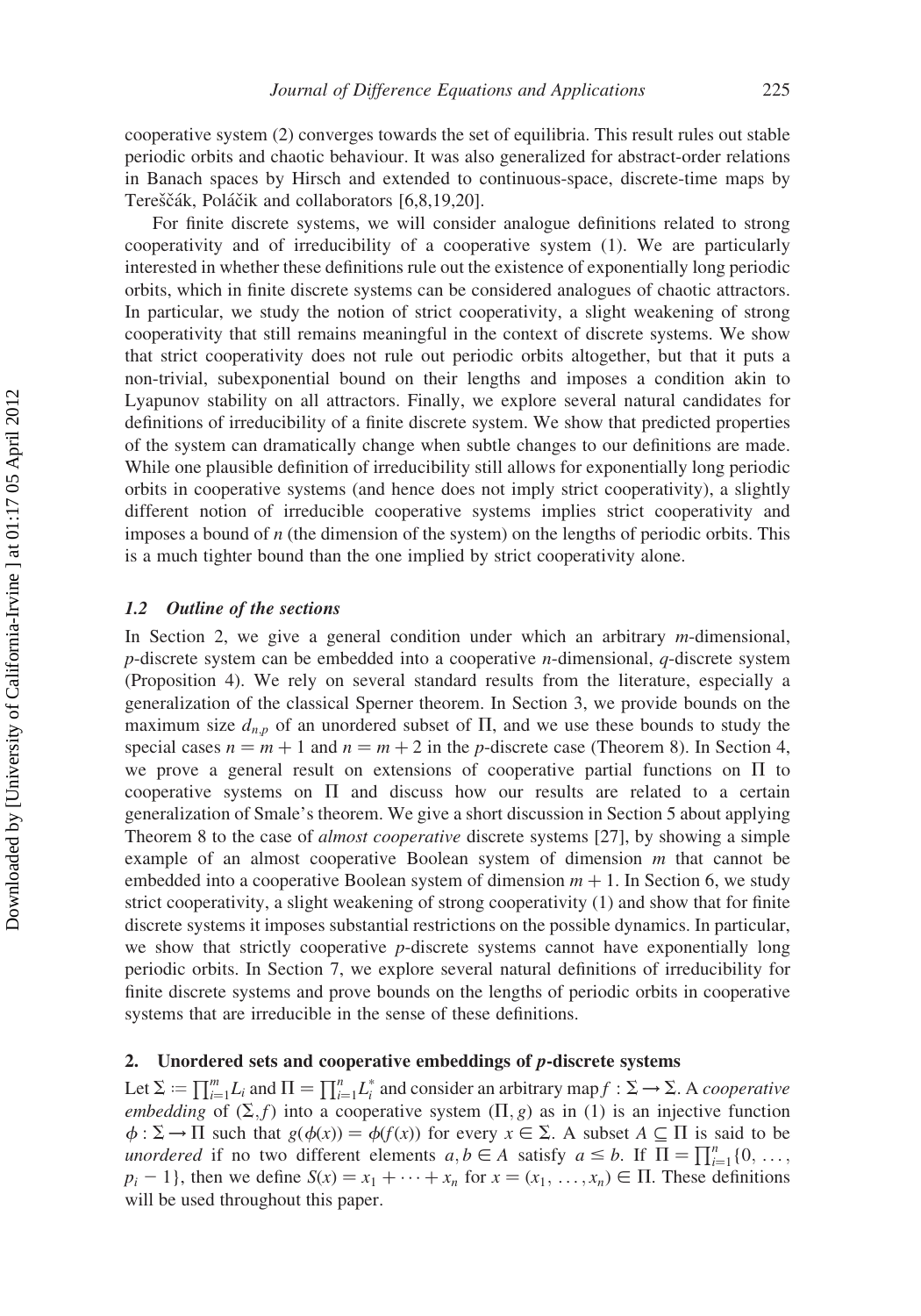A basic property of unordered sets is the following 'trivial embedding' result, which is well known at least for the Boolean case [27].

LEMMA 1. Assume that each set  $L_i$  is finite. Let  $A \subseteq \Pi$  be unordered, and let  $\gamma : A \rightarrow A$  be an arbitrary function. Then there exists a cooperative system (1) such that  $g|_A = \gamma$ .

*Proof.* Let  $\hat{A}$  be any unordered subset of  $\Pi$  which contains A, and which is maximal with respect to this property. Define  $g(a) = \gamma(a)$  for  $a \in A$ , and  $g(a) = a$  for  $a \in \hat{A} - A$ . For all other  $x \in \Pi$ , there must exist  $a \in \hat{A}$  such that either  $a \leq x$  or  $x \leq a$ , by the maximality of A. If  $x \le a$  let  $g(x) := [0, \ldots, 0]$ , and if  $a \le x$  let  $g(x) := [p_1 - 1, \ldots, p_n - 1]$ .

For the remainder of this section and the next one, let  $\Pi = \{0, \ldots, p-1\}^n$  for some fixed integer  $p > 1$ . Given an arbitrary positive integer m, we will compute the least dimension *n* such that any *m*-dimensional *p*-discrete system  $(\Sigma, f)$  can be embedded into an *n*-dimensional cooperative system  $(\Pi, g)$ . Define the set

$$
D := \{ x \in \Pi | S(x) = \lfloor n(p-1)/2 \rfloor \}, \quad d_{n,p} := |D|.
$$
 (3)

This set D is clearly unordered, because if  $x \leq y$  and  $x \neq y$ , then necessarily  $S(x) \leq S(y)$ , and both  $x$ ,  $y$  cannot be in  $D$ . Notice that

$$
d_{n,2}=\binom{n}{\lfloor n/2\rfloor}.
$$

We quote a generalization of Sperner's Theorem  $[2,4]$ , which states that D is a set of maximum size in  $\Pi$  with this property.

LEMMA 2. Consider the set  $\Pi = \{0, 1, ..., p - 1\}^n$ , under the cooperative order  $\leq$ . Then  $|A| \leq d_{n,p}$ , for any unordered set A.

The following lemma will be important below, see Proposition 5.2 in [9] for a proof.

LEMMA 3. Consider a cooperative map g defined on a space  $\Pi$ . Then any periodic orbit is unordered.

PROPOSITION 4. Let n, m, p and q be positive integers with  $p, q > 1$ . Then the following are equivalent:

- (i) Any m-dimensional q-discrete system can be embedded into a cooperative n-dimensional p-discrete system.
- (ii)  $q^m \leq d_{n,p}$ .

*Proof.* Suppose first that  $q^m \leq d_{n,p}$  and consider any discrete system  $(\Sigma, f)$ . We use an arbitrary injective function  $\phi : \Sigma \to \Pi$  such that  $A := \text{Im}(\phi) \subseteq D$ . Let  $\gamma(y) := \phi(f(x))$ whenever  $y \in A$ , where  $x = \phi^{-1}(y)$ . Thus by construction,  $\gamma(\phi(x)) = \gamma(y) = \phi(f(x))$ holds for  $x \in \Sigma$ . Apply Lemma 1 to define g and obtain a full cooperative embedding.

Now assume (i) in the statement. To prove that (ii) must hold, simply consider a map  $f$ on  $\Sigma$  which generates a single orbit with period  $q^m$ . By (i), there exists an embedding into  $\Pi$ , and the image of  $\Sigma$  is unordered in  $\Pi$  by Lemma 3. The inequality follows from Lemma 2.  $\Box$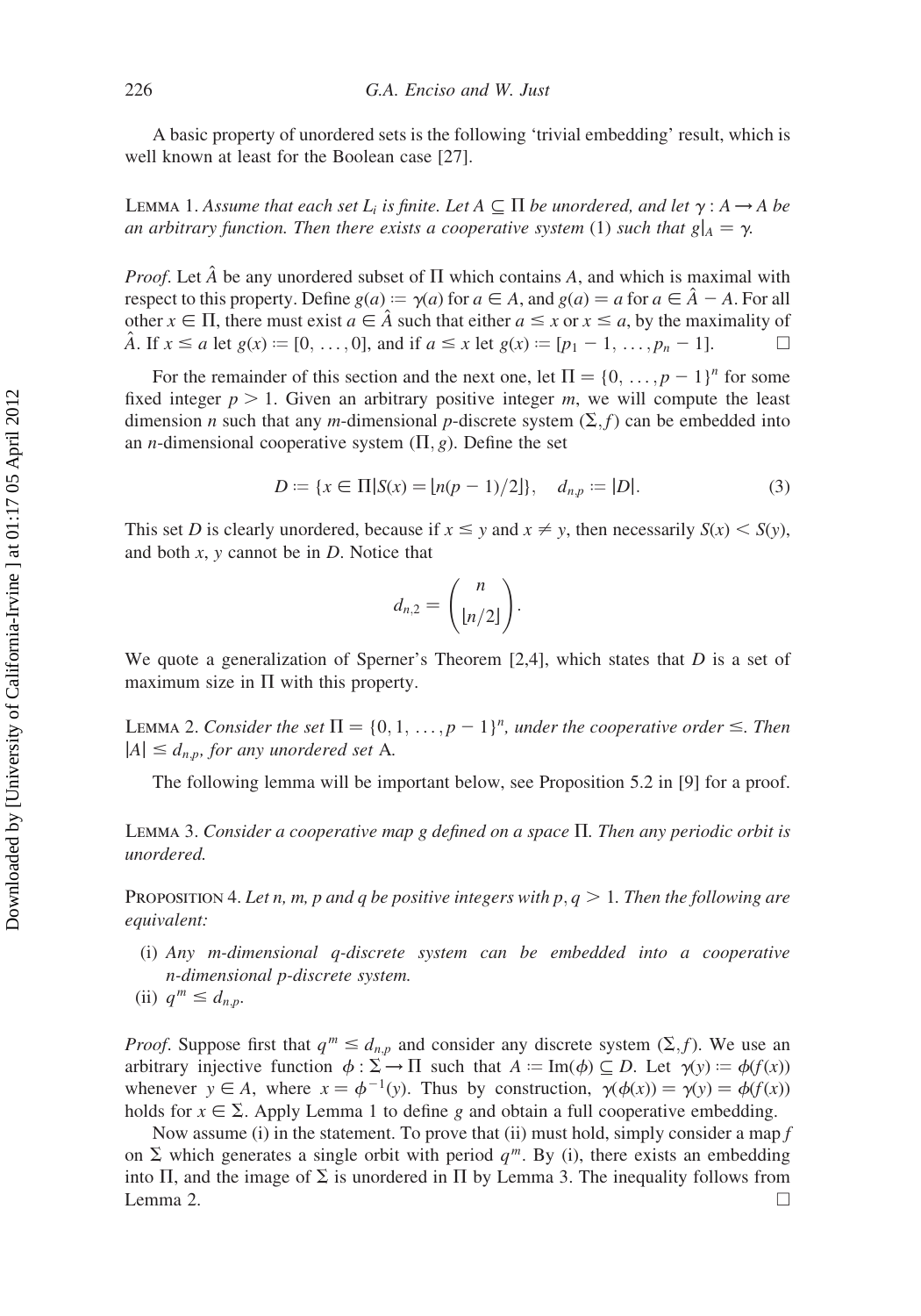Another form of cooperative embedding was given by Smith [25] for a large class of non-cooperative but possibly continuous maps. In that case  $n = 2m$  holds. By Proposition 4, a much sharper bound holds for the discrete case. See also the references [13 –15,18,26].

## 3. Bounds on cooperative embeddings

Let  $p > 1$  and  $n > 0$  be arbitrary and  $\Pi = \{0, \ldots, p - 1\}^n$ ,  $D, d_{n,p}$  be as in the previous section. We begin this section with several lemmas.

LEMMA 5.  $d_{n,p} \ge (p^{n-1}/n)$ .

*Proof.* Let  $S_i := \{x \in \Pi | S(x) = j\}$ , for  $j = 0, \ldots, n(p-1)$ . Each of these sets is unordered, and therefore  $|S_i| \le d_{n,p}$  by Lemma 2. Therefore,

$$
p^{n} = \sum_{j=0}^{n(p-1)} |S_{j}| \le (n(p-1)+1)d_{n,p} \le npd_{n,p}.
$$

LEMMA 6. Let c be such that  $0 < c < p$ . Then  $d_{n,p} \geq c^n$ , for all sufficiently large n.

*Proof.* By Lemma 5, it is sufficient to show that  $p^{n-1}/n \ge c^n$ . But this is equivalent to  $\ln p \geq \ln c + (\ln n + \ln p)/n$ . This inequality holds for large n since  $\ln p > \ln c$ .

We now prove an upper bound for  $d_{n,p}$ .

LEMMA 7. Let  $p, n > 1$ . Then  $d_{n+1,p} < p^n$ .

*Proof.* We prove the equivalent statement that  $d_{n,p} < p^{n-1}$  for  $p > 1$ ,  $n > 2$ . Let x be a randomly chosen element of  $\{0, \ldots, p-1\}^n$  with the uniform distribution. For x to be in D, we must have  $\lfloor n(p-1)/2 \rfloor - p + 1 \le x_1 + \cdots + x_{n-1} \le \lfloor n(p-1)/2 \rfloor$  and  $x_n = [n(p-1)/2] - x_1 - \cdots - x_{n-1}$ . Let A be the event that  $[n(p-1)/2] - p + 1 \le$  $x_1 + \cdots + x_{n-1} \leq \lfloor n(p-1)/2 \rfloor$ . Our assumption on n implies that  $P(A) < 1$ . Moreover, note that  $P(x_n = |n(p-1)/2| - x_1 - \cdots - x_{n-1}|A) = 1/p$ . Thus  $d_{n,p}/p^n = P(x \in D)$  $(1/p)$  and the lemma follows.

The above estimates have important consequences for embeddings of m-dimensional finite discrete systems into n-dimensional cooperative finite discrete systems. In particular, unlike for continuous systems, for large  $m$ , an  $m$ -dimensional  $p$ -discrete system can not always be embedded into an  $(m + 1)$ -dimensional p-discrete cooperative system.

THEOREM 8. The following statements hold:

- (1) For every  $p > 1$ , and for every  $m > 0$ , there exists  $n > m$  such that every m-dimensional p-discrete system can be embedded into an n-dimensional cooperative p-discrete system.
- (2) For every  $m > 0$ , there exists  $p_0$  such that for every  $p > p_0$  every m-dimensional p-discrete system can be embedded into a cooperative p-discrete system of dimension  $m + 2$ .
- (3) For every  $m, p > 1$  there exists an m-dimensional p-discrete system that cannot be embedded into a cooperative p-discrete system of dimension  $m + 1$ .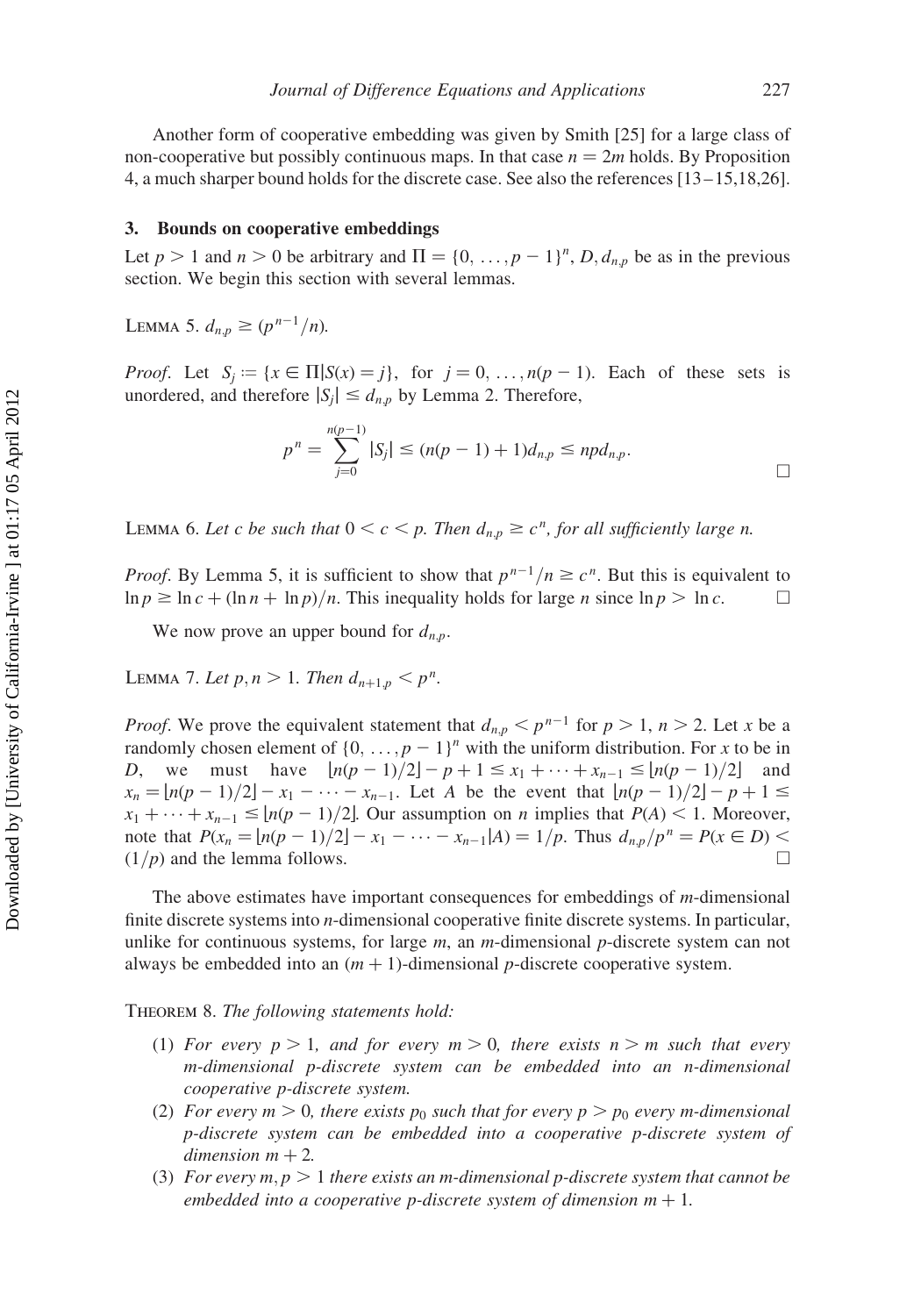Proof. The first two statements are immediate consequences of Lemma 5 and Proposition 4. For the first one, let *n* be large enough so that  $p^m \leq p^{n-1}/n$ . Then  $p^m \leq d_{n,p}$  and the conclusion follows. For the second statement, let simply  $p \ge m + 2$ . Then

$$
p^{m} \le \frac{p^{m+1}}{m+2} = \frac{p^{(m+2)-1}}{m+2} \le d_{m+2,p}.
$$

For the third statement, let  $m, p > 1$ . Let f be defined on  $\Pi$  so as to generate a single orbit of length p<sup>m</sup>. Then the image of  $\Pi$  under any embedding  $\phi$  into  $\Sigma = \{0, \ldots, p - 1\}^{m+1}$ would also generate a periodic orbit of this length. Assuming that the system defined on  $\Sigma$ is cooperative, the set Im  $(\phi)$  must be unordered by Lemma 3, and therefore  $p^m \leq d_{m+1,p}$ by Lemma 2. But by Lemma 7,  $d_{m+1,p} < p^m$ , a contradiction.

Note that we are restricting our attention to the case where  $p = q$ , i.e. both systems have the same level of discretization. This is relevant, for instance, in the special case of Boolean networks. But if we allow  $q \neq p$ , then the analogue of point 3 of Theorem 8 may fail. To see this, note that for  $q > p$  and sufficiently large m we will have  $p^m \leq (q^m/(m+1))$ . Thus, Lemma 5 implies that in this case  $m + 1$ -dimensional  $q$ -discrete systems contain sufficiently large unordered sets to embed every  $m$ -dimensional p-discrete system.

One important consequence of this discussion is that cooperative systems may have exponentially long cycles, which can be considered a form of chaotic behaviour in discrete systems.

COROLLARY 9. Let  $p > 1$  and let c be an arbitrary real number with  $1 \leq c \leq p$ . Then for sufficiently large n, there exist n-dimensional cooperative p-discrete systems with periodic orbits of length  $> c^n$ .

*Proof.* Apply Lemma 1, by letting  $A := D$  and defining  $\gamma : A \rightarrow A$  so that it generates a single period of length  $d_{n,p}$ . The result follows from Lemma 6.

While Lemmas 5–7 are sufficient for deriving our conclusions about embeddings into cooperative systems, let us remark that one can prove the sharper estimate

$$
\lim_{n\to\infty} d_{n,p}\left(\frac{p^n}{\sqrt{2\pi n\sigma^2}}\right)^{-1} = 1,
$$

for arbitrary  $p > 1$  and  $\sigma^2 = (1/12)(p - 1)(p + 1)$  (see Proposition 10 of [10]).

# 4. Smale extensions

Assume  $\prod = \prod_{i=1}^{n} L_i$  and each  $L_i$  has a smallest and a largest element. Let  $A \subseteq L$  and  $\gamma : A \to L$ . We say that  $\gamma$  is *cooperative* if for all  $x, y \in A$  the implication  $x \leq y \to \gamma(x) \leq$  $\gamma(y)$  holds. Clearly, if A is unordered, then  $\gamma$  is cooperative, and since L has a largest and a smallest element, a construction such as that used in the proof of Lemma 1 implies that  $\gamma$ can be extended to a cooperative function on  $\Pi$ . However, the construction used in this proof is too crude to allow for such extensions if A contains comparable elements. Here, we use a different construction to show that any cooperative partial function on  $\Pi$  can be extended to a cooperative function on  $\Pi$ .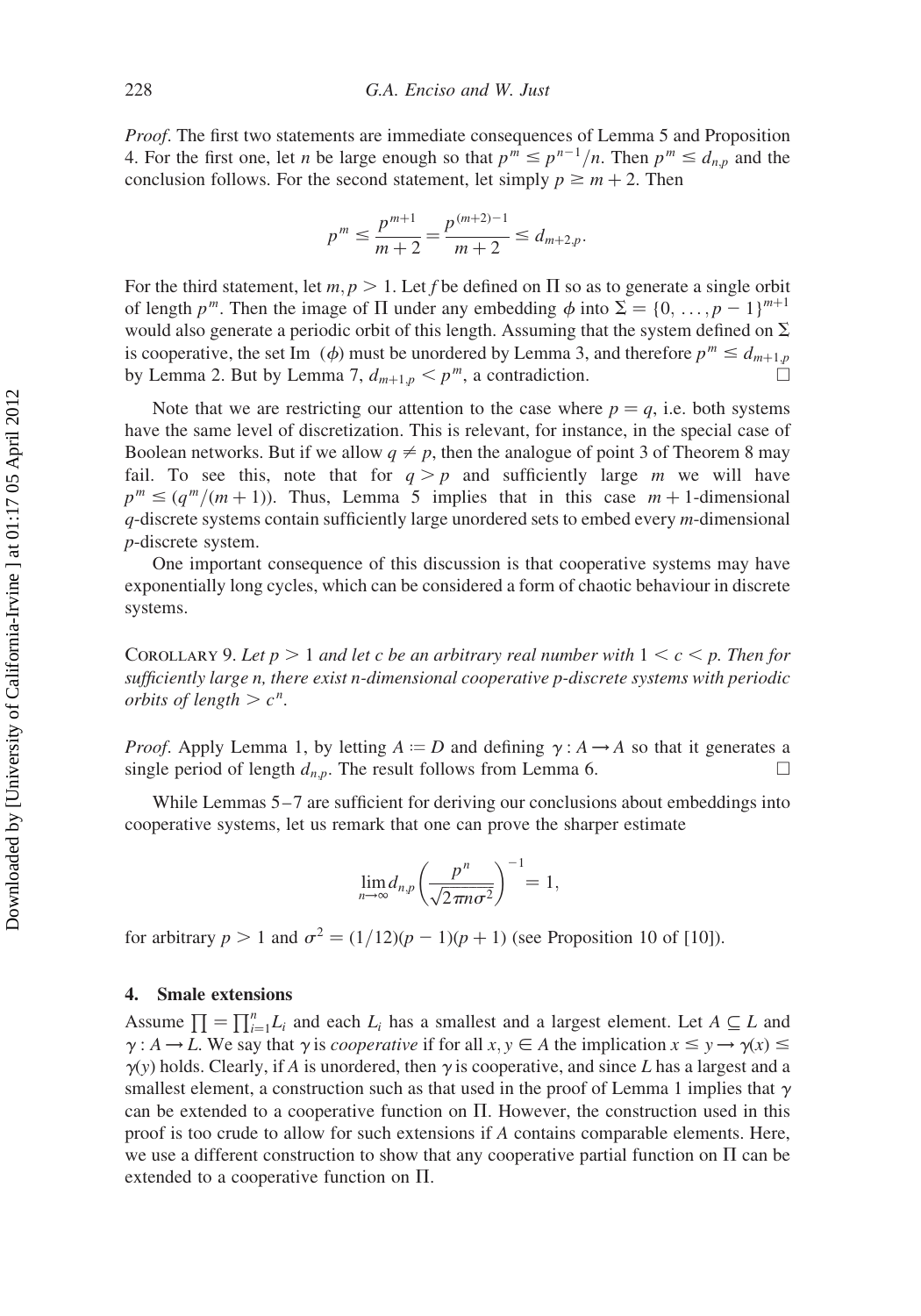LEMMA 10. Let  $\prod = \prod_{i=1}^{n} L_i$ , where  $(L_i, <)$  is complete in the sense that every subset of  $L_i$ has a supremum and an infimum in L<sub>i</sub>. Let  $A \subseteq \Pi$  and  $\gamma : A \to \Pi$  be cooperative. Then there exists a cooperative  $g: \Pi \to \Pi$  such that  $\gamma = g \restriction A$ .

*Proof.* Let  $\Pi, A, \gamma$  be in the assumption. First note that we may without loss of generality assume that for all  $z \in \Pi$  there exists  $x \in A$  such that  $x \le z$  or  $z \le x$ . If not, then extend A to a set  $A^*$  with this property and such that  $A^*\backslash A$  is unordered and each  $x \in A^*\backslash A$  is incomparable with each  $\zeta \in A$ . Extend  $\gamma$  to  $\gamma^* : A^* \to \Pi$  in an arbitrary way, and note that  $\gamma^*$  must still be cooperative.

Given  $z \in \Pi$ , define  $U(z) := \{x \in A : x \geq z\}$  and  $\Pi_U := \{z \in \Pi : U(z) \neq \emptyset\}$ . Note that  $A \subseteq \Pi_U$ . Let  $\Pi_L := \Pi \setminus \Pi_U$ , and for all  $z \in \Pi_L$  define  $L(z) := \{x \in \Pi_U : x \leq z\}$ . Note that our assumption on A implies that  $L(z) \neq \emptyset$  for all  $z \in \Pi_L$ . Let  $\gamma(U(z)) :=$  $\{\gamma(x) : x \in U(z)\}.$ 

Now define  $g(z) := \inf \gamma(U(z))$  for  $z \in \Pi_U$  and let  $g(L(z)) := \{ g(x) : x \in L(z) \}$  for  $z \in L(z)$ . Finally, define  $g(z) := \sup g(L(z))$  for  $z \in \Pi_L$ .

CLAIM 11. The map g defined above is cooperative and satisfies  $g \nvert A = \gamma$ .

*Proof.* By completeness of  $\leq$  on each  $L_i$ , infima and suprema under the cooperative order of non-empty subsets of  $\Pi$  exist and are elements of  $\Pi$ . Thus g is well defined.

Suppose that  $z \in A \subseteq \Pi_U$ . Then  $\gamma(z) \leq \gamma(x)$  for every  $x \in U(z)$  by cooperativity of  $\gamma$ , hence  $\gamma(z) = \inf \gamma(U(z)) = g(z)$ . Thus  $g \upharpoonright A = \gamma$ .

To see that g is cooperative, let  $y, z \in \Pi$  be such that  $y \le z$ . If  $y, z \in \Pi_U$ , then  $U(z) \subseteq U(y)$ , and hence  $g(y) = \inf \gamma(U(y)) \leq \inf \gamma(U(z)) = g(z)$ . If  $y, z \in \Pi_L$ , then  $L(y) \subseteq L(z)$ , and hence then  $g(y) = \sup g(L(y)) \leq \sup g(L(z)) = g(z)$ . The only other possibility consistent with  $y \le z$  is  $z \in \Pi_L$  and  $y \in \Pi_U$ . In this case,  $y \in L(z)$  and hence  $g(y) \le \sup g(L(z)) = g(z).$ 

We will refer to the function g constructed in the proof of Lemma 10 as the Smale extension of  $\gamma$ , since this is the same type of extension as he considered in [23] – even though the actual form of the function is somewhat different in the discrete case.

Now suppose  $\Pi$  is either  $\{0, \ldots, p-1\}^n$  or  $[0, 1]^n$  with the natural cooperative order, and let A be a hyperplane of the form  $A = \{x \in \Pi : S(x) = r\}$ . If A is non-empty (which will happen for suitable values of r), then A is a maximal incomparable subset of  $\Pi$ .

Note that if A is a hyperplane as above, then the definition of the Smale extension g of  $\gamma$  can be written as  $\epsilon$ 

$$
g(z) = \begin{cases} \inf \gamma(U(z)), & \text{for } z \in \Pi_U, \\ \sup \gamma(L(z)), & \text{for } z \in \Pi_L. \end{cases}
$$
 (4)

For  $x \in \Pi$ , let  $||x|| = \max\{|x_1|, \dots, |x_n|\}$  be the  $\infty$ -norm in  $\mathbb{R}^n$ .

LEMMA 12. Suppose  $\Pi$  is either  $\{0, \ldots, p-1\}^n$  or  $[0, 1]^n$  with the natural cooperative order, and  $A = \{x \in \Pi : S(x) = r\}$  is a non-empty hyperplane. Let  $\gamma, \gamma_1 : A \rightarrow \Pi$  be cooperative and  $\varepsilon$ ,  $\delta$  > 0 be such that

$$
\forall x, y \in A \ \|x - y\| < (2n + 1)\delta \Rightarrow \|\gamma(x) - \gamma_1(y)\| < \frac{\varepsilon}{3}.\tag{5}
$$

Let g and  $g_1$  be the Smale extensions of  $\gamma$  and  $\gamma_1$ . Then

$$
\forall x, y \in \Pi \left\|x - y\right\| < \delta \Rightarrow \left\|g(x) - g_1(y)\right\| < \varepsilon. \tag{6}
$$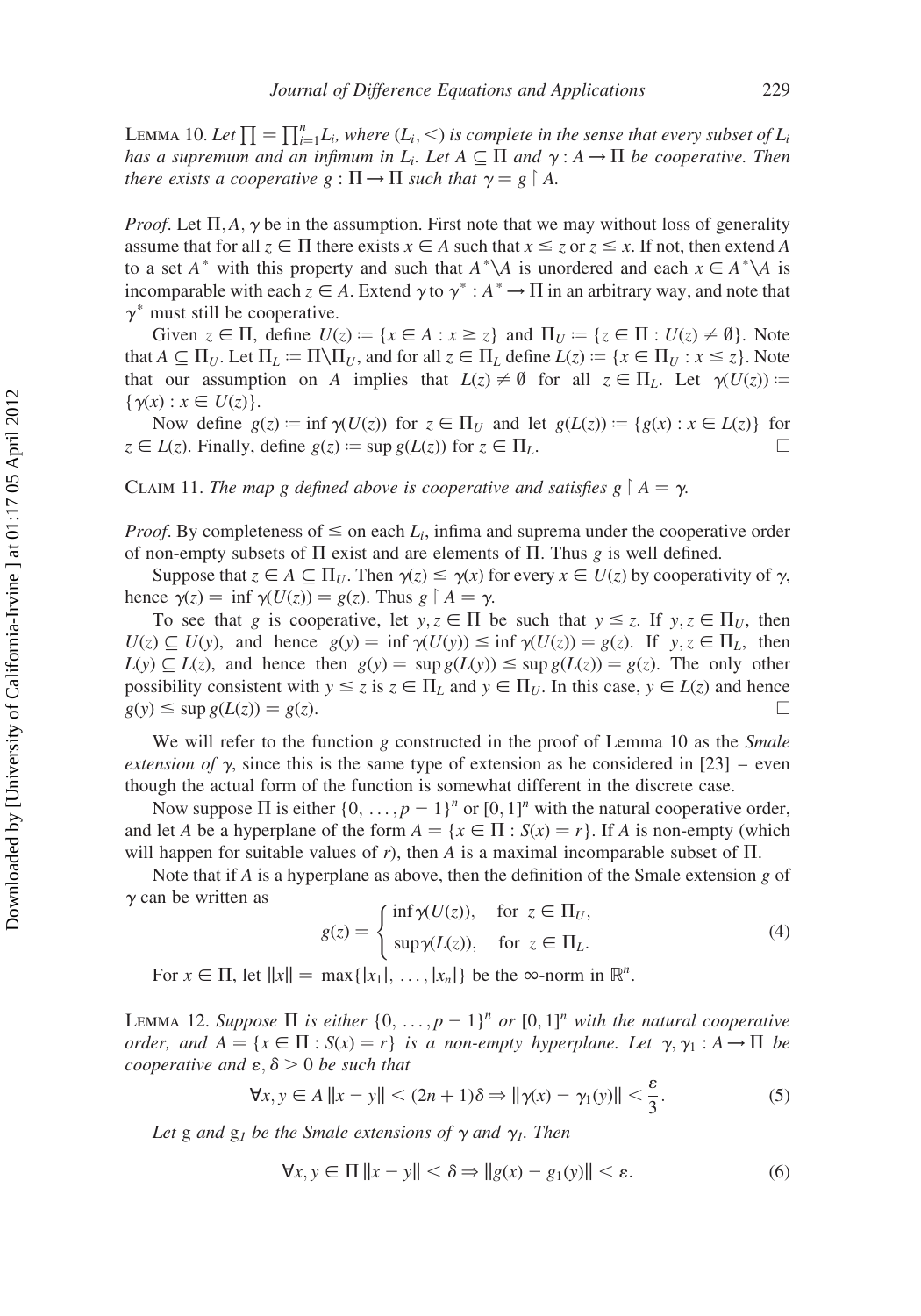*Proof.* Let  $A, \gamma, \varepsilon$  and  $\delta$  be as in the assumption. First note that

$$
\forall x, y \in \Pi_U \quad \forall a \in U(x) \exists b \in U(y) \|a - b\| \le (n - 1) \|x - y\|.
$$
 (7)

To see this, let  $x, y \in \Pi_U$  and  $a \in A$  with  $x \le a$ . Let  $b \in U(y)$  be such that  $\sum |b_i - a_i|$ is minimal. Such b exists by compactness of A. Note that we must have  $b_i \leq \max\{a_i, y_i\}$ for all  $i \in \{1, ..., n\}$ : If not, since  $S(a) = S(b)$ , there would be some j with  $y_i \le b_i < a_i$ . Letting  $\beta = \min\{b_i - \max\{a_i, y_i\}, a_j - b_j\}$  and  $b_i^* = b_i - \beta, b_j^* = b_j + \beta$  and  $b_k^* = b_k$  for all  $k \neq i, j$ , we would have  $y \leq b^* \in A$  and  $\sum |b_i^* - a_i| < \sum |b_i - a_i|$ , contradicting the choice of b. Thus,  $|b_i - a_i| \le ||x - y||$  for all i with  $b_i > a_i \ge x_i$ . Now consider i with  $y_i \le b_i < a_i$ . In this situation, we must have  $a_i - b_i \le \sum_{i} \max\{0, b_i - a_i\} \le$  $(n-1)$ ||x - y||. The inequality  $||a - b|| \le (n-1) ||x - y||$  follows.

Furthermore, note that

$$
\forall x \in \Pi_U, \quad \forall y \in \Pi_L, \quad \forall a \in U(x) \quad \forall b \in L(y) \|a - b\| \le (2n + 1) \|x - y\|. \tag{8}
$$

To see this, let  $x \in \Pi_U$ ,  $y \in \Pi_L$ ,  $a \in U(x)$  and  $b \in L(y)$ . Fix  $i \in \{1, \ldots, n\}$ . Then,  $a_i - x_i \leq S(a) - S(x) = r - S(x) \leq S(y) - S(x) \leq n||y - x||$ . Similarly,  $y_i - b_i \leq S(y) S(b) = S(y) - r \le S(y) - S(x)$ . Now, it follows from the triangle inequality that  $|a_i - b_i| \le 2(S(y) - S(x)) + |y_i - x_i| \le (2n + 1) ||y - x||.$ 

Now, let x and y be such that  $||x - y|| < \delta$ .

First assume that  $x, y \in \Pi_U$ . Fix  $i \in n$ , and let  $a \in U(x)$  be such that  $|g(x)\rangle_i - (\gamma(a))_i| < \varepsilon/3$ . Such a exists by (4). Choose  $b \in U(y)$  as in (7). It follows from (5) that  $\|\gamma(a) - \gamma_1(b)\| < \varepsilon/3$ . In particular,  $|(\gamma(a))_i - \gamma_1(b)_i| < \varepsilon/3$ . Since  $y \le b$ , definition (4) implies that  $(g_1(y_i) \leq (\gamma_1(b))_i$  and the inequality  $(g_1(y))_i < (g(x))_i + 2\varepsilon/3$ follows. By symmetry of the assumption, we will also have  $(g(x))_i < (g_1(y))_i + 2\varepsilon/3$  in this case.

By the alternative definition (4) of the Smale embedding, the argument in the case when  $x, y \in \Pi_L$  is dual.

Now, assume  $x \in \Pi_U$  and  $y \in \Pi_L$ . Fix  $i \in n$ , and let  $a \in U(a)$  and  $b \in L(b)$  be such that  $|(g(x))_i - (\gamma(a))_i| < \varepsilon/3$  and  $|(g_1(y))_i - (\gamma_1(b))_i| < \varepsilon/3$ . By (8),  $||a - b|| \le (2n +$ 1)  $||y - x|| < (2n + 1)\delta$ , and (5) implies that  $|(\gamma(a))_i - \gamma_1(b)_i| < \varepsilon$ . Now (6) follows from the triangle inequality.

The argument in the case when  $x \in \Pi_L$  and  $y \in \Pi_U$  is symmetric.

By letting  $\gamma = \gamma_1$  in Lemma 12, we immediately get the following result. Since traditionally discrete dynamical systems are defined by a continuous map, the following lemma shows in particular that the Smale extension is a well-defined (continuous) map if  $\gamma$ is continuous.

COROLLARY 13. Suppose  $\Pi = [0, 1]^n$  with the natural cooperative order, and  $A = \{x \in$  $\Pi$ :  $S(x) = r$  for some  $0 \le r \le 1$ . Let  $\gamma : A \to \Pi$  be cooperative and  $g : \Pi \to \Pi$  be the Smale extension of  $\gamma$ .

- (i) If  $\gamma$  is continuous, so is g.
- (ii) If  $\gamma$  is Lipschitz-continuous with Lipschitz constant  $\ell$ , then g is Lipschitz continuous with Lipschitz constant  $\leq (6n + 3)\ell$ .

Now consider any discrete-time dynamical system  $([0, 1]^n, f)$ , let  $A = \{x \in [0, 1]^{n+1}$ :  $S(x) = (n + 1)/2$  and  $\phi : [0, 1]^n \rightarrow A$  be a Lipschitz-continuous homeomorphism. Let  $\gamma: A \to A$  be such that  $\gamma(\phi(x)) = \phi(f(x))$  for all  $x \in [0, 1]^n$ . If f is (Lipschitz)-continuous, then so is  $\gamma$ , and Corollary 13 implies that  $\phi$  is a (Lipschitz)-continuous embedding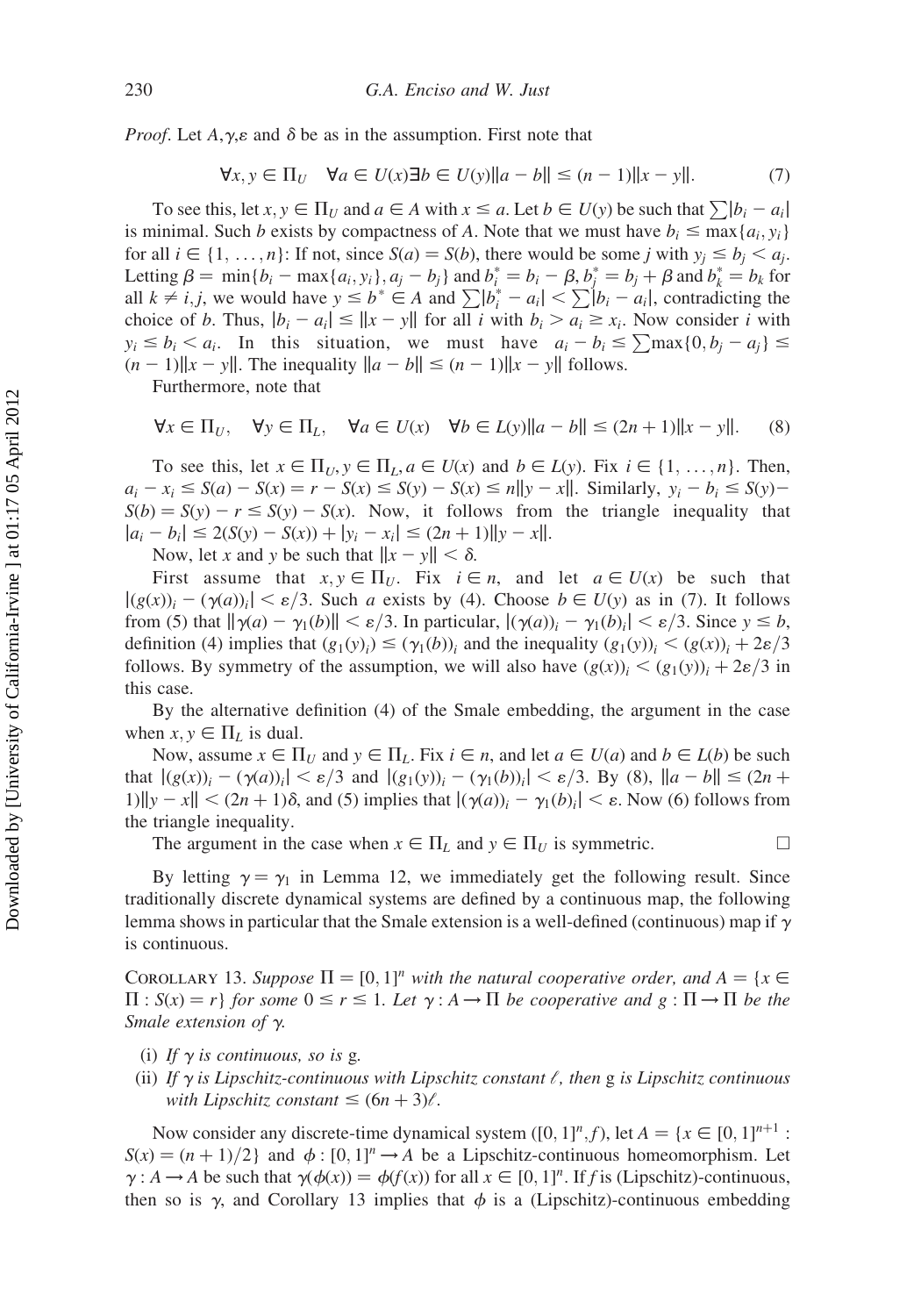of  $([0, 1]^n, f)$  into a discrete-time dynamical system  $([0, 1]^{n+1}, g)$  for which g is (Lipschitz)-continuous. This is analogous to Smale's embedding theorem for  $C<sup>1</sup>$ -systems [23] and is our motivation for calling the function g of Lemma 10 the *Smale extension* of  $\gamma$ .

If  $([0, 1]^n, f)$  and  $(\{0, \ldots, p-1\}^n, f_1)$  are two discrete-time systems and  $\varepsilon > 0$ , then we will say that  $f_1$  is an  $\varepsilon$ -approximation of f if  $||(1/p - 1)f_1((p - 1)x]) - f(x)|| < \varepsilon$  for all  $x \in [0, 1]^n$ .

Let A be as in the previous paragraph, let  $D = \{y \in \{0, ..., p-1\}^{n+1} : S(y) =$  $|(n+1)(p-1)/2|$  and define  $D^* := \{a \in A : (p-1)a \in D\}$ . It is clear that if f is continuous and  $\delta > 0$  is given,  $\beta > 0$  is sufficiently small relative to  $\delta$ , p is odd and sufficiently large, and if  $\phi$ ,  $\gamma$  are as in the previous paragraph, then there exist:

- a  $\beta$ -approximation  $({0, \ldots, p-1}^n, f_1)$  of  $([0, 1]^n, f)$ ,
- and a function  $\gamma_1 : A \to D^*$  such that  $\|\gamma(y) \gamma_1(y)\| < \delta$  for all  $y \in A$ ,
- a function  $\phi_1 : \{0, \ldots, p-1\}^n \to D^*$  such that  $\|\phi(x/(p-1)) \phi_1(x)\| < \delta$  and  $\gamma_1(\phi_1(x)) = \phi_1(f(x))$  for all  $x \in \{0, ..., p - 1\}^n$ .

Now, let  $\varepsilon > 0$  be given. By Lemma 12, if we choose the above objects for  $\delta$ sufficiently small relative to  $\varepsilon$  and if g is the Smale extension of  $\gamma$ , while  $g_1$  is the Smale extension of  $\gamma_1$ , then  $||g(y) - g_1(y)|| < \varepsilon$  for all  $y \in [0, 1]^{n+1}$ . Let  $g_1^*(x) := (p 1)g_1(x/(p-1))$  for all  $x \in \{0, ..., p-1\}^{n+1}$ . From the definition of the Smale extension it follows that  $g_1^*$  maps  $x \in \{0, ..., p-1\}^{n+1}$  into itself, and the inequality  $||g(y)$  $g_1(y)$ ||  $\lt \varepsilon$  implies that  $g_1^*$  is an  $\varepsilon$ -approximation of g. Moreover, we will have  $g_1^*(\phi_1(x)) =$  $\phi_1(f_1(x))$  for all  $x \in \{1, \ldots, p-1\}^n$ . However, we cannot necessarily assume that  $\phi_1$  is a cooperative embedding of  $({0, \ldots, p-1}^n, f_1)$  into  $({0, \ldots, p-1}^{n+1}, g_1^*)$ , since the results of Section 3 indicate that the function  $\phi_1$  may not be injective.

## 5. Almost cooperative systems

Cooperative systems are so named because increasing the value of one variable tends to increase the values of other variables in the system. For instance, in the continuous case, a condition equivalent to the cooperativity of the system (2) is  $\partial f_i/\partial x_i(x) \ge 0$  for  $i \ne j$  [24]. It has been conjectured that a system might have interesting properties if it is 'almost cooperative', i.e. if the latter condition is satisfied with the exception of a single pair  $i \neq j$ (see the concept of consistency deficit in [27]).

We can define a discrete counterpart of this notion as follows. Let  $\Pi = \prod_{i=1}^{n} \{0, \ldots, \}$  $p_i - 1$ <sup>n</sup>,  $x \in \Pi$  and  $i \in \{1, ..., n\}$ . Define  $x^{i+} \in \Pi$  by letting  $(x^{i+})_i = \min\{x_i + 1, p_i - 1\}$ 1} and  $(x^{i+})_i = x_i$  for  $j \neq i$ . Similarly, define  $x^{i-} \in \Pi$  by letting  $(x^{i-})_i = \max\{x_i - 1, 0\}$ and  $(x^{i-})_i = x_i$  for  $j \neq i$ . It is easy to see that cooperativity of a system  $(\Pi, g)$  is equivalent to the condition that

$$
\forall x \in \Pi \quad (g(x^{i-}))_j \le (g(x))_j \le (g(x^{i+}))_j,\tag{9}
$$

for all  $i, j \in \{1, \ldots, n\}$ . Let us call  $(\Pi, g)$  almost cooperative if condition (9) holds with the exception of exactly one pair  $\langle i^*, j^* \rangle$  with  $i^* \neq j^*$  for which an order-reversal takes place:

$$
\forall x \in \Pi \quad (g(x^{i^*-}))_{j^*} \ge (g(x))_{j^*} \ge (g(x^{i^*+}))_{j^*}.
$$
\n(10)

One might expect that almost cooperative p-discrete systems are similar to cooperative systems. In particular, one might expect that *m*-dimensional almost cooperative Boolean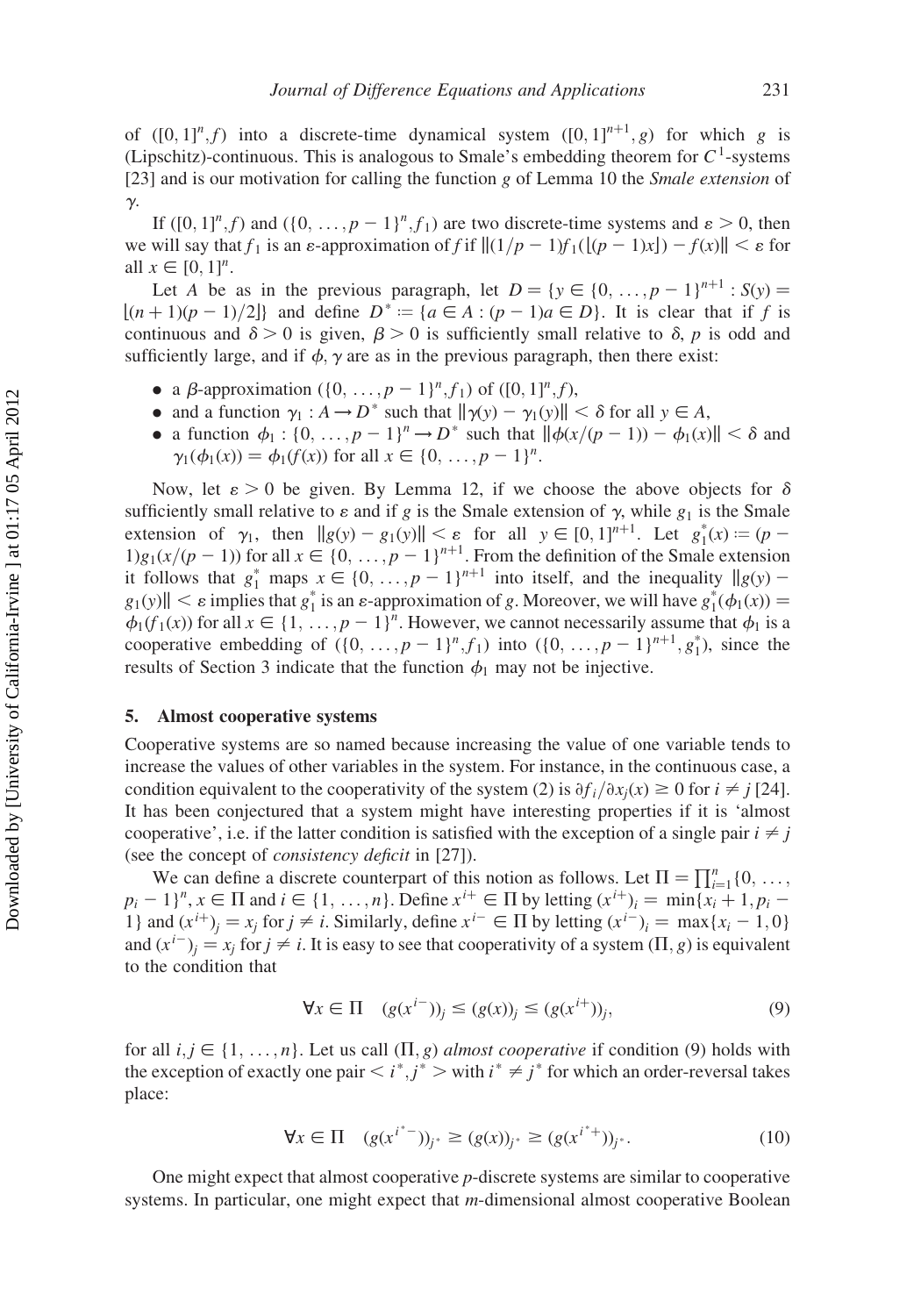systems can always be embedded into cooperative Boolean systems of dimension  $m + 1$ . However, this is not the case.

Consider the following simple example with  $p = n = 2$ . In this case  $|\Pi| = 4$  and

$$
d_{3,2} = \binom{3}{2} = 3.
$$

Define  $g(x_1, x_2) := (1 - x_2, x_1)$ , so that  $g(0, 0) = (1, 0), g(1, 0) = (1, 1), g(1, 1) = (0, 1)$ and  $g(0, 1) = (0, 0)$ . The system  $(\Pi, g)$  consists of a single orbit of length 4. By Proposition 4, this system cannot be embedded into any cooperative Boolean system of dimension 3. Moreover, note that  $x_1$  promotes the increase of the variable  $x_2$ , while  $x_2$  inhibits the variable  $x_1$ . Thus condition (9) holds with the exception of the pair  $\langle i, j \rangle = \langle 2, 1 \rangle$ and hence the system is almost cooperative.

## 6. Strict cooperativity for finite discrete systems

Throughout the remaining two sections, we will assume that the state space  $\Pi$  of our dynamical system is finite. Without loss of generality, this means that  $\Pi = \prod_{i=1}^{n} \{0, \ldots, p_i - 1\}$ , where the  $p_i$ 's are integers such that  $p_1 \geq \cdots \geq p_i \geq \cdots$  $\ge p_n > 1$ . Of course, p-discrete systems are exactly those among the above systems for which  $p_i = p > 1$  for all *i*.

Our first task is to come up with a suitable counterpart of strong cooperativity for such systems. Let us write  $x < y$  if  $x \le y$  in the cooperative order but  $x \ne y$ , and let us write  $x \ll y$  if  $x_i \ll y_i$  for all  $i = 1, ..., n$ . Recall that a continuous system is strongly cooperative if for every two initial conditions  $x(0) \leq y(0)$  we have  $x(t) \leq y(t)$  for all  $t > 0$ . One adaptation of this definition to finite discrete systems would be the following:

$$
\forall x(0) < y(0) \exists t_0 > 0 \forall t \ge t_0 \quad x(t) \ll y(t). \tag{11}
$$

This property is commonly known as eventual strong cooperativity [24]. Unfortunately, no finite discrete system of dimension  $n > 1$  satisfies (11). To see this, note that if  $n > 1$ , then there exist  $x^0(0) \le x^1(0) \le \cdots \le x^{p_1}(0)$ . On the other hand,  $x(t) \le y(t)$  implies  $n + S(x(t)) \leq S(y(t))$ . Now (11) would imply  $S(x^{p_1}(t)) \geq np_1$  for sufficiently large t. But this is a contradiction, since  $S(x) \leq (p_1 - 1)n$  for all  $x \in \Pi$ .

So let us study a weaker version of strong cooperativity that is still meaningful in the context of finite cooperative systems. Consider the following properties:

$$
\forall x(0) < y(0) \quad S(y(0) - x(0)) \le S(y(1) - x(1)),\tag{12}
$$

$$
\forall x(0) < y(0) \quad x(1) < y(1),\tag{13}
$$

$$
\forall x(0) \quad S(x(1)) = S(x(0)). \tag{14}
$$

LEMMA 14. For any finite cooperative discrete system, conditions  $(12)$ – $(14)$  are equivalent.

Proof. Clearly, condition (12) implies conditions (13) and (14) implies condition (12) for cooperative systems.

Now assume an *n*-dimensional finite system  $(\Pi, g)$  satisfies condition (13). Let  $x(0) \in \Pi$ . Let  $N := \sum_{i=1}^{n} (p_i - 1)$ , and consider initial states  $x^0(0) \lt x^1(0) \lt \cdots \lt x^N(0)$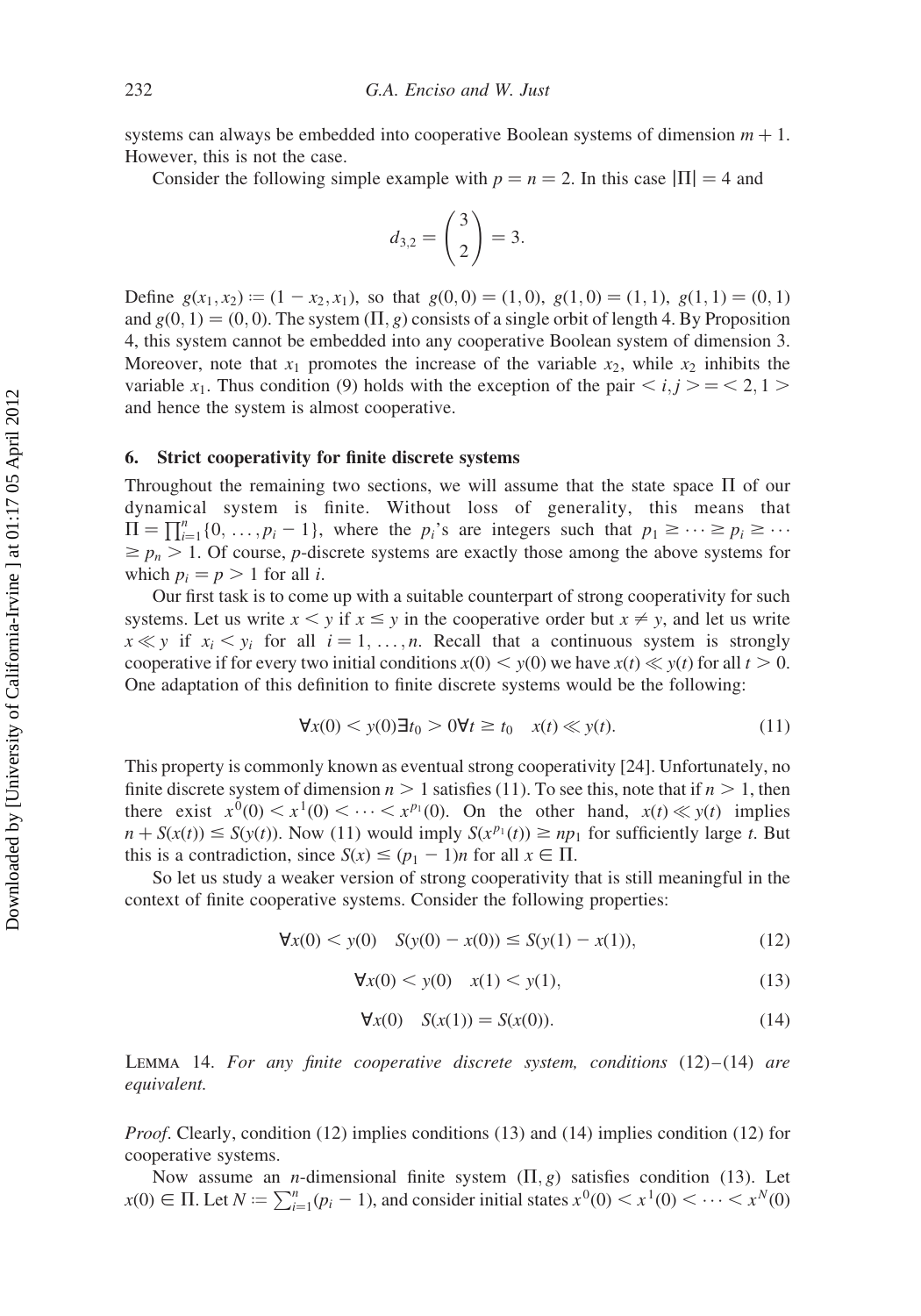such that  $x(0) = x^{i_0}(0)$ , where  $i_0 = S(x)$ . Note that we must have  $S(x^{i}(0)) = i$  for  $0 \le i \le N$ . By (13),  $x^0(1) < x^1(1) < \cdots < x^N(1)$ . It follows that  $S(x^i(1)) = S(x^i(0)) = i$ for all *i*, and in particular  $S(x(0)) = S(x(1)) = i_0$ . Property (14) follows.

We will say that a finite cooperative system  $(\Pi, g)$  is *strictly cooperative* if it satisfies conditions  $(12)$ – $(14)$ . This definition is consistent with that for Equation (13) given in Section 5.2 of [9]. Note that this is a strong assumption to make, for instance, (14) implies that every hyperplane induced by  $S$  is invariant for such a system. But this condition is satisfied for various important systems, e.g. for those determined by a permutation as described below.

For example, let  $\pi$ : {1, ..., n}  $\rightarrow$  {1, ..., n} be a permutation, and define  $g_{\pi}$  by  $(g_{\pi}(x))_{\pi(i)} = x_i$  for all  $x \in \Pi$  and  $i \in \{1, \ldots, n\}$ . Note that if  $\Pi = \{0, \ldots, p-1\}^n$ , then  $g_{\pi}$  maps  $\Pi$  into  $\Pi$  for all permutations  $\pi$  of  $\{1, \ldots, n\}$ , but for other sets  $\Pi$ , this will be the case only for some but not for all permutations. If  $g_\pi$  does map  $\Pi$  into  $\Pi$ , then  $(\Pi, g_\pi)$  is a strictly cooperative system.

The *order* of a permutation  $\pi$  is the smallest integer  $r > 0$  such that  $\pi^r$  is the identity. Let  $R(n)$  be the maximum order of a permutation  $\pi$  of  $\{1, \ldots, n\}$ . It can be shown that Let  $R(n)$  be the maximum order of a permutation  $\pi$  or  $\{1, \ldots, n\}$ . It can be shown that  $R(n) = e^{\sqrt{n \ln n}(1 + o(1))}$  as  $n \to \infty$  [16]. In particular, note that  $R(n)$  grows subexponentially in n, that is, for every  $b > 1$  and sufficiently large n, we will have  $R(n) < b^n$ .

THEOREM 15. Suppose  $(\prod_{i=1}^n \{1, \ldots, p_i-1\}^n, g$  is an n-dimensional strictly cooperative finite discrete system, and let  $N = \sum_{i=1}^{n} (p_i - 1)$ . Then each periodic orbit in  $(\Pi, g)$  has length at most  $R(N)$ .

*Proof.* Note that for any permutation  $\pi$ , the length of any periodic orbit of  $(\Pi, g_{\pi})$  cannot exceed the order of  $\pi$ . However, not all strictly cooperative finite systems are of the form  $(\Pi, g_{\pi})$  for some permutation  $\pi$ . For example, if  $n = 2$  and  $g(0, 0) = (0, 0), g(0, 1) =$  $g(1,0) = (0,1)$  and  $g(1, 1) = (1, 1)$ , then g is a strictly cooperative Boolean system, but not of the form  $g_\pi$  for any permutation  $\pi$ .

Fortunately, Lemma 16 below suffices for the proof of our theorem in the Boolean case when  $p_i = 2$  for all i and hence  $N = n$ . A state in a periodic orbit of a dynamical system, i.e. a state that is not transient, will be called persistent.

LEMMA 16. Let  $(\Pi, g)$  be a strictly cooperative n-dimensional Boolean system. Then there exists a permutation  $\pi$  of  $\{1, \ldots, n\}$  such that  $g(x) = g_{\pi}(x)$  for each persistent state x of  $(\Pi, g)$ .

*Proof.* We will prove the lemma by induction over *n*. Note that it is trivially true for  $n = 1$ . Now fix  $n > 1$ , assume the lemma is true for all  $k \le n$  and let  $(\Pi, g)$  be as in the assumption. We will identify elements x of  $\Pi$  with subsets of the set  $\{1, \ldots, n\}$  and write  $\#(x)$  instead of  $S(x)$ . Note that g maps one-element subsets of  $\{1, \ldots, n\}$  to one-element subsets. More precisely, there exists a function  $\sigma : \{1, \ldots, n\} \rightarrow \{1, \ldots, n\}$  such that  $g({i}) = {\sigma(i)}$  for all i. In general,  $\sigma$  does not need to be a bijection. However, if I is the set of all i such that  $\{i\}$  is a persistent state of our system, then  $I \neq \emptyset$  and  $\sigma \upharpoonright I$  is a permutation of *I*. Now strict cooperativity of g implies that  $g(x) = g_{\sigma|I}(x)$  for all  $x \subseteq I$ . Thus, if  $I = \{1, ..., n\}$ , we are done. If not, then define for  $y \in \Pi$  such that  $I \cap y = \emptyset$ :

$$
f(y) = g(y \cup I)\setminus I.
$$

Since  $g(I) = g_{\sigma I}(I) = I$ , the function f is strictly cooperative on the set of all subsets of  $J := \{1, \ldots, n\}\setminus I$ . By the inductive assumption, there exists a permutation  $\rho$  of J such that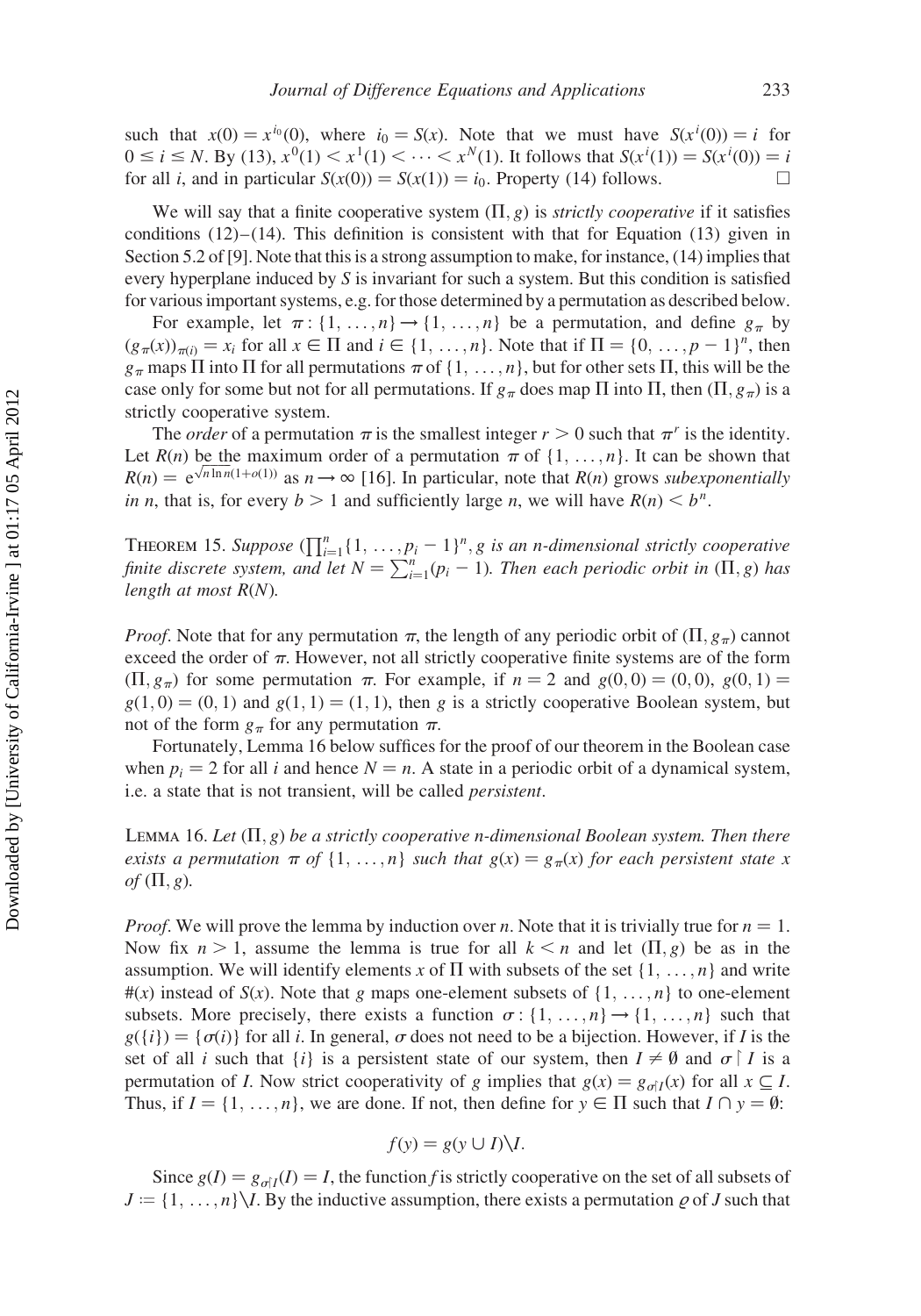$f(y) = g_{\rho}(y)$  for all persistent states in the system defined by f. Note that  $\pi = (\sigma \restriction I) \cup \rho$  is a permutation of  $\{1, \ldots, n\}$ .

Now consider any  $x = x(0) \in \Pi$ . By strict cooperativity, we have

$$
#(x) = #(g(x)) = #(g(x) \cap I) + #(g(x) \cap J).
$$

On the other hand,  $\#(x \cap I) = \#(g(x \cap I)) \leq \#(g(x) \cap I)$  because  $g(x \cap I) \subset g(I) = I$ . It follows that  $\#(x(t) \cap J)$  is non-increasing along the trajectory of  $x(0)$ . In particular, for every persistent state x, we must have  $g(x \cap I) = g(x) \cap I$  and hence  $#(x \cap J) = #(g(x) \cap J).$ 

It must also be the case that  $g(x) \cap J \subseteq f(x \cap J)$ . Since  $\#(f(x \cap J)) = \#(x \cap J)$  by strict cooperativity of f, we must have  $g(x) \cap J = f(x \cap J)$  for every persistent state x of  $(\Pi, g)$ . It follows that if x is a persistent state of  $(\Pi, g)$ , then  $x \cap J$  is a persistent state of  $(\Sigma, f)$ . Thus  $g(x) = g_{\sigma | I}(x \cap I) \cup g_{\rho}(x \cap J) = g_{\pi}(x)$ .

Now consider the general case where  $p_i \geq 2$  for all i. Unfortunately, we cannot hope to prove the exact analogue of Lemma 16. To see this, consider the system  $({0, 1, 2})^2$ , g), where  $g(0, 0) = (0, 0), g(0, 1) = (1, 0), g(1, 0) = (0, 1), g(1, 1) = g(2, 0) = g(0, 2) =$  $(1, 1), g(1, 2) = (1, 2), g(2, 1) = (2, 1), g(2, 2) = (2, 2).$  This system is clearly strictly cooperative. If  $\pi$  were a permutation as in Lemma 16, then we would need  $\pi(0) = 1$  and  $\pi(1) = 0$  because both (0,1) and (1,0) are persistent states. On the other hand, (2,1) and (1,2) are persistent steady states, so this would force  $\pi$  to be the identity.

Now let  $\Pi = \prod_{i=1}^{n} \{1, \ldots, p_i - 1\}^n$  and  $(\Pi, g)$ , N be as in the assumption of Theorem 15. Let  $\Sigma := \{0, 1\}^N$ . For each  $i \in \{1, ..., n\}$ , let  $J_i$  be the set of integers j such that  $\sum_{k=1}^{i-1} (p_k - 1) < j \le \sum_{k=1}^{i} (p_k - 1)$ . For  $1 \le \ell \le \#(J_i) = p_i - 1$ , let  $j(i, \ell)$  be the  $\ell$ -th element of  $J_i$ . Define a map  $\psi : \Pi \to \Sigma$  so that for  $i \in \{1, ..., n\}$  and  $\ell \in \{1, ..., p_i - 1\}$ we have  $\psi(x)_{i\in\Omega} = 1$  iff  $x_i \geq \ell$ . Clearly,  $\psi$  is an injection. For  $y \in \Sigma$ , define  $z(y)$  by  $z(y)_{j(i,\ell)} = 1$  iff  $\ell \leq #({\ell': y_{j(i,\ell')} = 1})$ . Note that  $z(y)$  is always in the range of  $\psi$ , and  $z(y) = y$  whenever y is already in the range of  $\psi$ . Moreover, the function  $y \mapsto z(y)$  is strictly cooperative. Now define  $f : \Sigma \to \Sigma$  so that  $f(y) = f(z(y))$  for all y and  $f(\psi(x)) = \psi(g(x))$  for all  $x \in \Pi$ .

Then,  $\psi$  is an embedding of  $(\Pi, g)$  into  $(\Sigma, f)$ . Moreover, if  $(\Pi, g)$  is strictly cooperative, then so is  $(\Sigma, f)$ . Since the lemma is true for  $p = 2$ , each periodic orbit in  $(\Sigma, f)$  has length at most  $R(N)$ , and since  $\psi$  is an embedding, the same must be true for  $(\Pi, g)$ .

*Open Problem* 17. Suppose  $(\Pi, g)$  is an arbitrary *n*-dimensional strictly cooperative finite discrete system. Can the system have a periodic orbit of length greater than  $R(n)$ ? What if we assume in addition that  $(\Pi, g)$  is p-discrete for some  $p > 2$ ?

Our results can perhaps be considered analogues of the result in [19] for discrete-time continuous-space strictly cooperative systems. Our Theorem 15 gives a non-trivial, subexponential bound on the lengths of periodic orbits of strictly cooperative finite discrete systems. Moreover, strict cooperativity implies that ordered orbits in finite discrete systems are fairly robust, as shown in the next result.

LEMMA 18. Consider a strictly cooperative finite discrete system  $(1)$ , and let  $x(0)$  and  $y(0)$ be two arbitrary initial conditions (i.e. not necessarily ordered). Then,  $S(|y(t) - x(t)|) \leq$  $S(|y(0) - x(0)|)$  for all  $t > 0$ .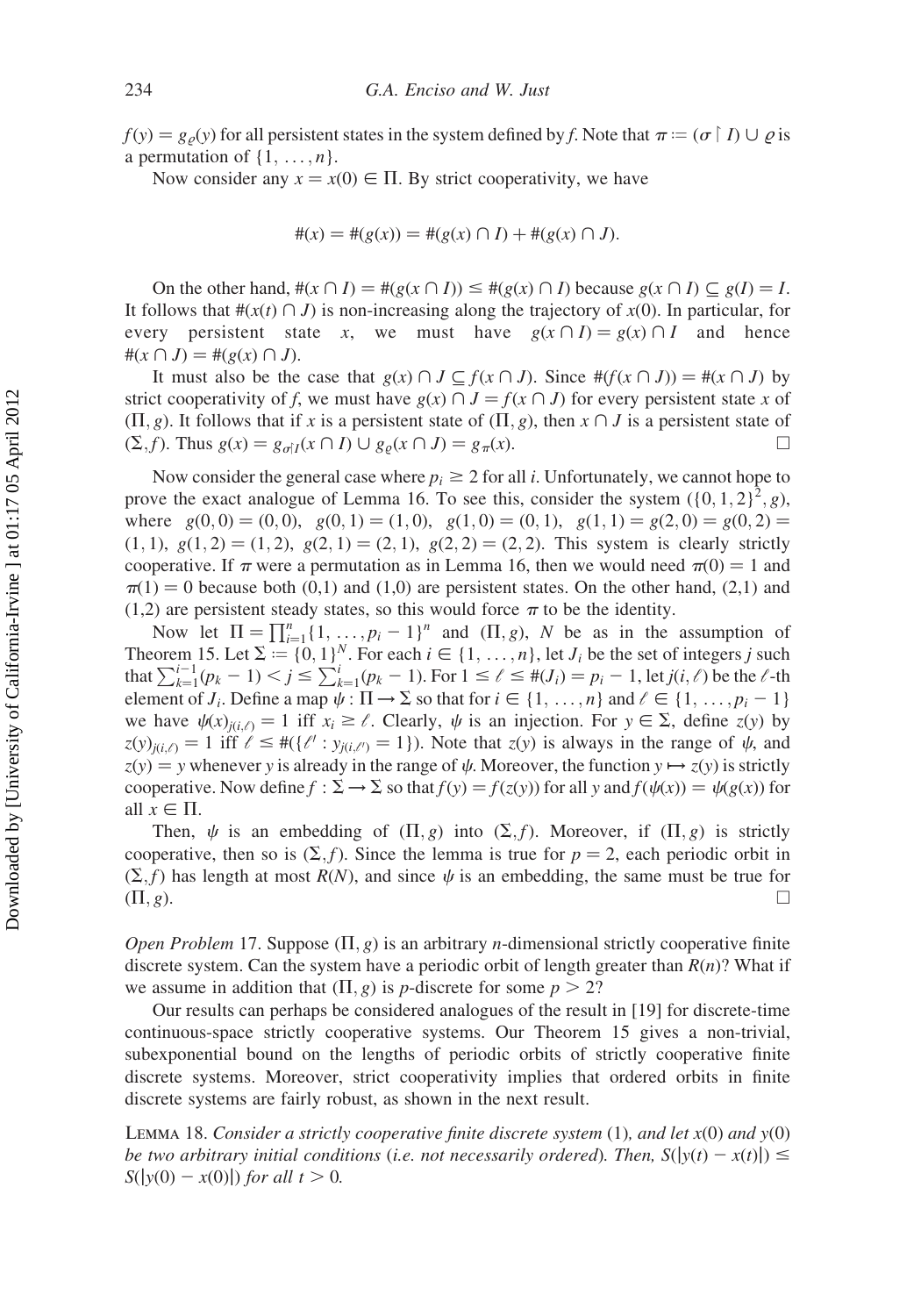*Proof.* Suppose first that  $S(|y(0) - x(0)|) = 1$ . Then necessarily the two initial conditions are ordered; suppose without loss of generality  $x(0) \le y(0)$ . By condition (14) and cooperativity,

$$
S(|y(0) - x(0)|) = S(y(0) - x(0)) = S(y(0)) - S(x(0)) = S(y(1)) - S(x(1))
$$
  
= S(|y(1) - x(1)|).

If  $S(|y(0) - x(0)|) = k > 1$ , then there exists a sequence of states  $x = x^0, x^1, \ldots, x^k = y$ , such that  $S(|x^{j+1} - x^j|) = 1$  for every j. Then

$$
S(|y(1) - x(1)|) \leq S(|x^k(1) - x^{k-1}(1)|) + \dots + S(|x^1(1) - x^0(1)|)
$$
  
=  $S(|x^k(0) - x^{k-1}(0)|) + \dots + S(|x^1(0) - x^0(0)|) = k = S(|y(0) - x(0)|).$ 

In other words, perturbations of initial conditions do not amplify along the trajectory, which implies an analogue of Lyapunov stability for all attractors.

## 7. Cooperative irreducible systems and long periodic orbits

In this section, we will explore several possible discrete counterparts of the notion of irreducible cooperative  $C<sup>1</sup>$ -systems and will show how these conditions relate to strict cooperativity and what bounds they impose on the lengths of periodic orbits.

Recall that a digraph (directed graph)  $G = (V, A)$  is *strongly connected* if every node w in V can be reached via a directed path from every node  $v \in V$ .

Now let us define discrete analogues of irreducible cooperative systems by associating directed graphs  $G = (\{1, \ldots, n\}, A)$  with a cooperative system  $(\Pi, g)$ . Recall that in the definition of irreducible cooperative C<sup>1</sup>-systems, an arc  $\langle i, j \rangle$  was included in the arc set A iff  $Df(x)_{ij} > 0$  on  $\mathbb{R}^n$ , where  $Df(x)$  is the Jacobian of  $f(x)$ , and the system was called irreducible if the resulting directed graph G on  $\mathbb{R}^n$  was strongly connected. Alternatively, a digraph  $G_x$  can be defined locally for every  $x \in \mathbb{R}^n$  by letting  $\langle i, j \rangle$  be an arc in  $G_x$  if and only if  $Df(x)_{ii} > 0$ . A cooperative C<sup>1</sup>-system in which  $G_x$  is strongly connected for every  $x \in \mathbb{R}^n$  is still strictly cooperative; see, for instance, Corollary 3.11 in [9].

Recall the definitions of  $x^{i-}$  and  $x^{i+}$  from Section 5. For an *n*-dimensional finite discrete system  $(\Pi, g)$  and  $x \in \Pi$ , let us define a directed graph  $G_x^* = (\{1, ..., n\}, A_x^*)$  by including an arc  $\langle i, j \rangle \in A_x^*$  iff  $g(x)_j \langle g(x^{i+1}) \rangle$  or  $g(x^{i-1}) \langle g(x)_j \rangle$ . Moreover, let us define a directed graph  $G_x = (\{1, ..., n\}, A_x)$  by including an arc  $\langle i, j \rangle \in A_x$  iff  $\langle j \rangle$  $i, j \geq \in A_x^*$  and if  $0 < x_i < p_i - 1$ , then  $g(x^{i-})_j < g(x)_j < g(x^{i+})_j$ .

Let us call the system  $(\Pi, g)$  *strongly irreducible* if  $(\{1, ..., n\}, \bigcap_{x \in \Pi} A_x)$  is strongly connected, *semistrongly irreducible* if  $(\{1, ..., n\}, \bigcap_{x \in \Pi} A_x^*)$  is strongly connected, and *irreducible* if  $G_x$  is strongly connected for all  $x \in \Pi$ .

The three notions defined above are plausible discrete counterparts of the concept of irreducibility of ODE systems. We will see that for cooperative finite discrete systems, the notions of irreducibility and strong irreducibility coincide. Note that for Boolean systems,  $A_x^* = A_x$  for all states x; hence the notions strong irreducibility and semistrong irreducibility coincide in the Boolean case. But, we will see that these two notions have dramatically different implications for the dynamics of non-Boolean finite discrete systems.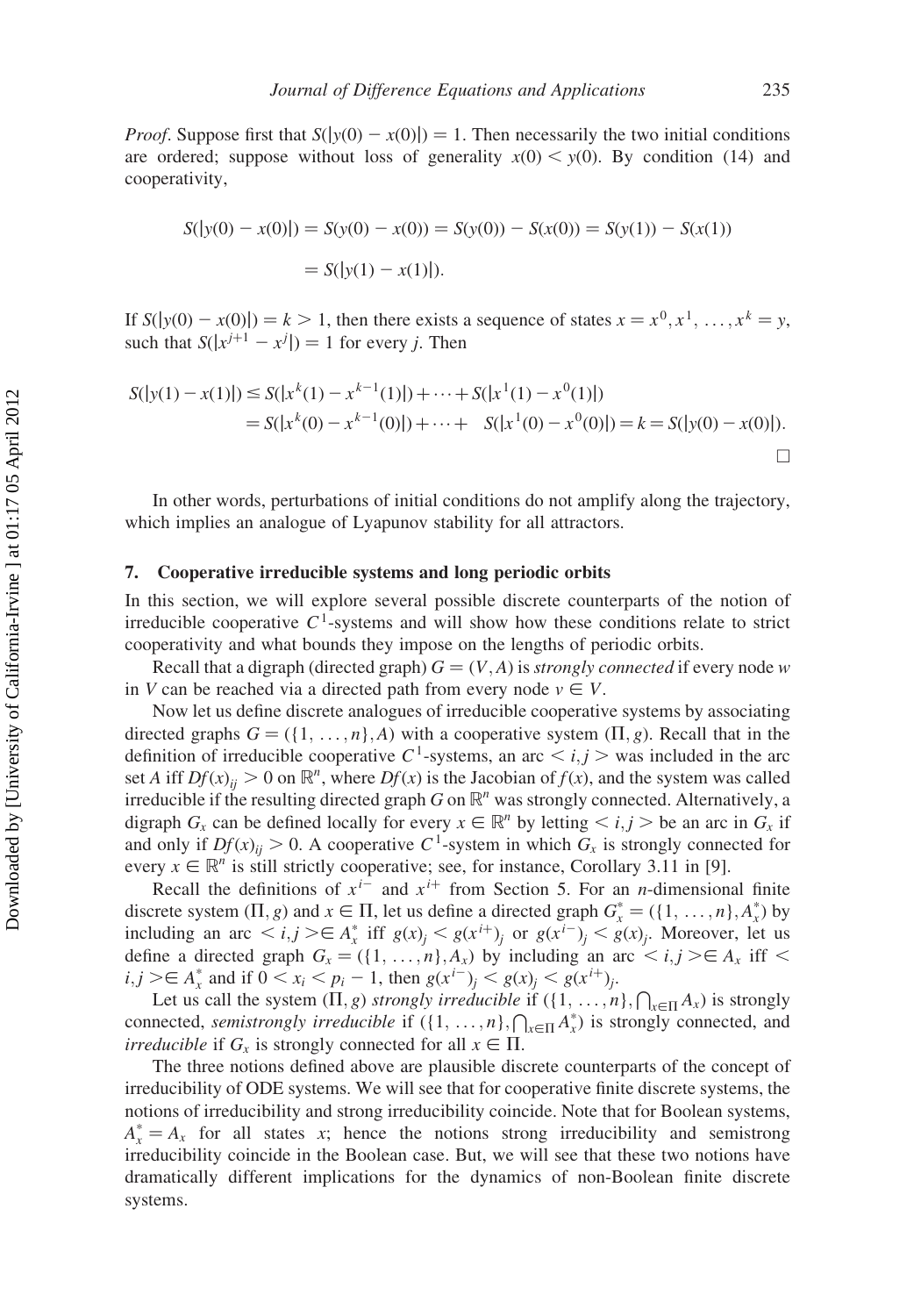Let  $\pi$  be a permutation of  $\{1, \ldots, n\}$ . Recall the definition of the function  $g_{\pi}$  from the previous section. Note that a finite discrete system  $(\Pi, g_{\pi})$  is strongly irreducible, iff  $(\Pi, g_{\pi})$  is semistrongly irreducible and iff  $(\Pi, g_{\pi})$  is irreducible iff the permutation  $\pi$ is cyclic.

THEOREM 19. Suppose  $(\Pi, g)$  is a cooperative irreducible finite discrete system. Then  $(\Pi, g)$  is strictly cooperative and strongly irreducible. Moreover, there exists a cyclic permutation  $\pi$  of  $\{1, \ldots, n\}$  such that  $g = g_{\pi}$ .

*Proof.* Let  $x, y \in \Pi$  be such that  $x < y$ . Pick  $i \in \{1, ..., n\}$  such that  $x < x^{i+1} \leq y$ . Then there exists some j with  $\lt i, j \gt \in A_x$ ; otherwise  $G_x$  could not be strongly connected. Thus  $g(x)$ <sub>i</sub>  $\leq g(x^{i+1})$ <sub>i</sub>  $\leq g(y)$  by cooperativity, and condition (13) follows. Thus,  $(\Pi, g)$  is strictly cooperative.

Now let us consider  $A_{\vec{0}}$ , where  $\vec{0} = [0, \ldots, 0]$ . Let us write  $\{i\}$  for the  $x \in \Pi$  with  $x_i = 1 = S(x)$  and call such x a singleton. Note that  $\langle i, j \rangle \in A_{\vec{0}}$  iff  $g({i})_j > 0$ . By strict cooperativity,  $g({i})$  is a singleton, and it follows that the outdegree of each i in  $G_{\vec{0}}$  is at most one. Strong connectedness of  $G_{\vec{0}}$  now implies that the indegrees and outdegrees in  $G_{\vec{0}}$ of all nodes are exactly one. Let  $\pi$ : {1, ..., n}  $\rightarrow$  {1, ..., n} be defined by  $\pi(i) = j$  iff  $\langle i, j \rangle \in A_{\vec{0}}$ . Then,  $\pi$  is a permutation. Moreover, if  $\pi$  could be decomposed into non-empty pairwise disjoint cycles, then  $G_{\vec{0}}$  would not be strongly connected. Thus,  $\pi$ must be cyclic.

It remains to show that  $g = g_\pi$ . We will show this by induction over  $S(x)$ . If  $S(x) = 0$ , then  $g(x) = x$  by strict cooperativity, hence  $g(x) = g_\pi(x)$ . By the way we defined  $\pi$ , we also have  $g(x) = g_{\pi}(x)$  whenever  $S(x) = 1$ .

Now let us assume  $g(x) = g_{\pi}(x)$  for all x with  $S(x) = k$ , and let y be such that  $S(y) = k + 1$ . Then,  $y = x^{i+}$  for some i and x with  $S(x) = k$ . By the inductive assumption,  $g(x) = g_\pi(x)$ . If  $x_i = 0$ , then  $(g_\pi(x))_{\pi(i)} = 0$  but we must have both  $g(x) < g(y)$  and  $g({i}) = {j} \le g(y)$ , so  $g_{\pi}(y) \le g(y)$ , and strict cooperativity implies  $g(y) = g_{\pi}(y)$ . If  $x_i > 0$ , then the definition of  $A_x$  implies that there must be j with  $g(x^{i-})_i < g(x)_i < g(x^{i+})_i$ . But by inductive assumption, the only j with  $g(x^{i-})_i < g(x)_i$  is  $\pi(i)$ , so we must also have  $g(x)$ <sub>i</sub>  $\leq g(x^{i+1})$ <sub>i</sub>. It again follows that  $g_\pi(y) \leq g(y)$ , and hence  $g(y) = g_\pi(y)$  by strict cooperativity.

Corollary 20. Periodic orbits in cooperative irreducible n-dimensional finite discrete systems can have length at most n.

*Proof.* The maximal order of a cyclic permutation on  $\{1, \ldots, n\}$  is n.

Corollary 20 gives a stronger bound than Theorem 15 does for strictly cooperative p-discrete systems.

For non-Boolean systems, the assumption of irreducibility in Theorem 19 or Corollary 20 cannot be replaced by the assumption of semistrong irreducibility.

*Example* 21. For every *n* there exists a cooperative semistrongly irreducible 4-discrete system  $(\Pi, g)$  of dimension *n* that contains a periodic orbit of length  $d_{n,2}$ .

*Proof.* Fix n, let  $({0, 1}^n, f)$  be a cooperative Boolean system with a periodic orbit of length  $d_{n,2}$  and  $\pi$  be a cyclic permutation of  $\{1, \ldots, n\}$ . Let  $\Pi = \{0, 1, 2, 3\}^n$  and define a function  $g : \Pi \to \Pi$  as follows. Let  $S = \{x \in \Pi : \min x = 0 \le \max x < 3\}, M = \{x \in \Pi : \Pi \to \Pi\}$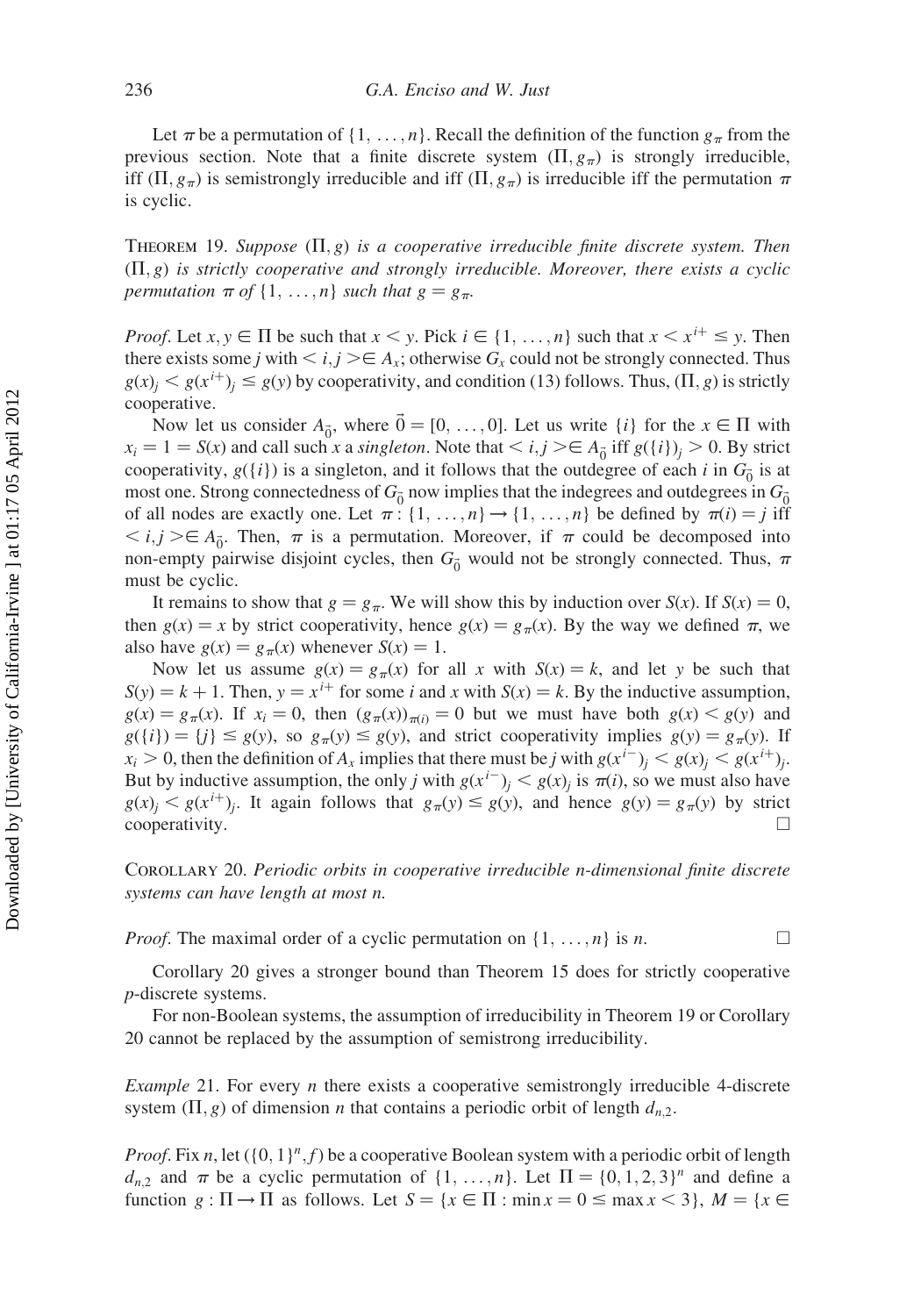$\Pi: 1 \leq \min x \leq \max x \leq 2$  and  $L = \{x \in \Pi : \max x = 3\}$ . For  $x \in S$ , let  $g(x)_{\pi(i)} = 0$ whenever  $x_i = 0$  and  $g(x)_{\pi(i)} = 1$  whenever  $x_i > 0$ . For  $x \in M$ , let  $g(x)_{i} = 1 + f(x - 1)$ and for  $x \in L$  let  $g(x)_{\pi(i)} = 2$  whenever  $0 \le x_i \le 3$ ,  $g(x)_{\pi(i)} = 0$  whenever  $x_i = 0$  and  $g(x)_{\pi(i)} = 3$  whenever  $x_i = 3$ .

Note that the restriction g  $\mid M$  is isomorphic to f, hence the restriction of our system to M is cooperative and has a periodic orbit of length  $d_{n,2}$ . It also follows immediately from the definitions that the restriction of our system to  $S$  as well as its restriction to  $L$ cooperative. Moreover, consider  $x \in S$ ,  $y \in M$  and  $z \in L$ . Then  $g(x) \leq g(y)$ , and  $x \leq z$ implies  $g(x) \leq g(z)$ . Similarly,  $y \leq z$  implies  $g(y) \leq g(z)$ . Since no element of S can sit above an element of M or L, and no element of M can sit above an element of L, strict cooperativity of the whole system follows.

It remains to show that our system is semistrongly irreducible. It suffices to show that if  $\pi(i) = j$ , then  $\lt i, j \gt \in A_x^*$  for all  $x \in \Pi$ . Fix x and i, j with  $j = \pi(i)$ . If  $x_i = 3$ , then  $x \in L$ and  $(g(x^{i-}))_i \leq 2 < 3 = (g(x))_i$ . If  $x_i = 2$ , then  $x^{i+} \in L$  and  $(g(x))_i \leq 2 < 3 = (g(x^{i+}))_i$ . Similarly, if  $x_i = 1$ , then  $x^{i-} \in S \cup L$  and  $(g(x^{i-}))_i = 0 < 1 \le (g(x))_i$ . Finally, if  $x_i = 0$ , then  $x \in S \cup L$  and  $(g(x))_i = 0 < 1 \le (g(x^{i+}))_i$ .

## Acknowledgements

The authors would like to thank Eduardo Sontag for many helpful comments and suggestions. The authors also thank Neil Falkner, Akos Seress, David Terman and Tom Wolf for valuable assistance.

## Note

1. Email: just@math.ohiou.edu

#### References

- [1] R. Albert and H.G. Othmer, The topology of the regulatory interactions predicts the expression, J. Theoret. Biol. 223 (2003), pp. 1 – 18.
- [2] I. Anderson, *Combinatorics of Finite Sets*, Dover Publications, Mineola, NY, 2002.
- [3] D. Angeli and E.D. Sontag, *Multistability in monotone input/output systems*, Systems Control Lett. 51 (2004), pp. 185–202.
- [4] G.F. Clements, On uniqueness of maximal antichains of subsets of a multiset, Period. Math. Hungar. 15 (1984), pp. 307–313.
- [5] G.A. Enciso, On a Smale theorem and nonhomogeneous equilibria in cooperative systems, Proc. Amer. Math. Soc. 136(8) (2008), pp. 2901 –2909.
- [6] G.A. Enciso, M.W. Hirsch, and H.L. Smith, Prevalent behavior of strongly order preserving semiflows, J. Dynam. Differential Equations 20(1) (2008), pp. 115-132.
- [7] M. Hirsch, Systems of differential equations which are competitive or cooperative II: Convergence almost everywhere, SIAM J. Math. Anal. 16(3) (1985), pp. 423-439.
- [8] M.W. Hirsch, Stability and convergence in strongly monotone dynamical systems, Reine und Angew. Math. 383 (1988), pp. 1–53.
- [9] M.W. Hirsch and H.L. Smith, Monotone dynamical systems, in Handbook of Differential Equations, Ordinary Differential Equations, A. Canada, P. Drabek, and A. Fonda, eds., Vol. 2, Elsevier, Amsterdam, 2004, pp. 239– 357.
- [10] W. Just and G. Enciso, Analogues of the Smale and Hirsch theorems for cooperative Boolean and other discrete systems, preprint (2007). Available at arXiv, math. 0711.0138v1.
- [11] S.A. Kauffman, Homeostasis and differentiation in random genetic control networks, Nature 224 (1969), pp. 177– 178.
- [12] S.A. Kauffman, Metabolic stability and epigenesis in randomly constructed genetic nets, J. Theoret. Biol. 22(3) (1969), pp. 437– 467.
- [13] M.R.S. Kulenović and G. Ladas, Dynamics of Second Order Rational Difference Equations, Chapman & Hall/CRC, Boca Raton, FL, 2001.